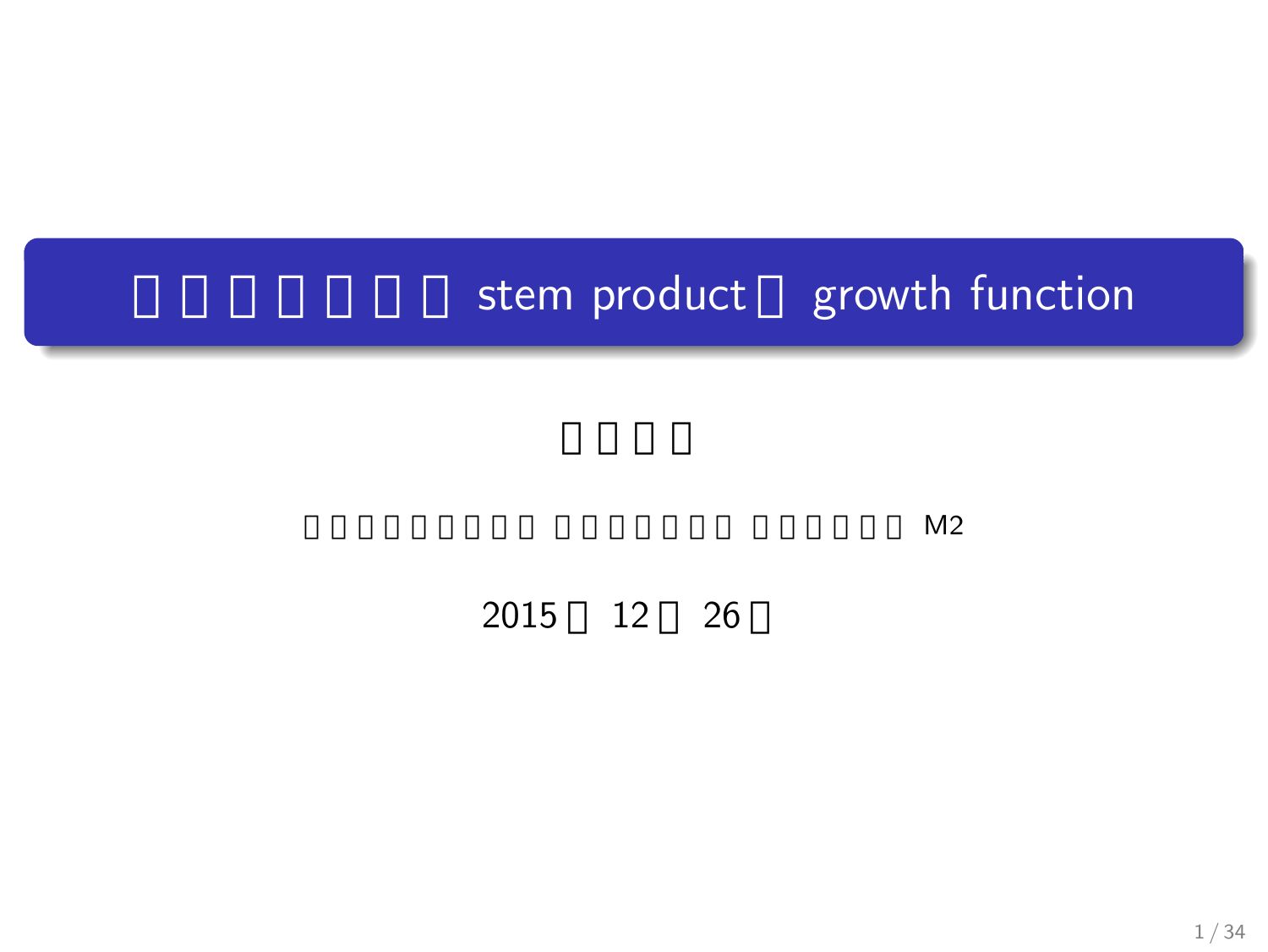

 $\overline{1}$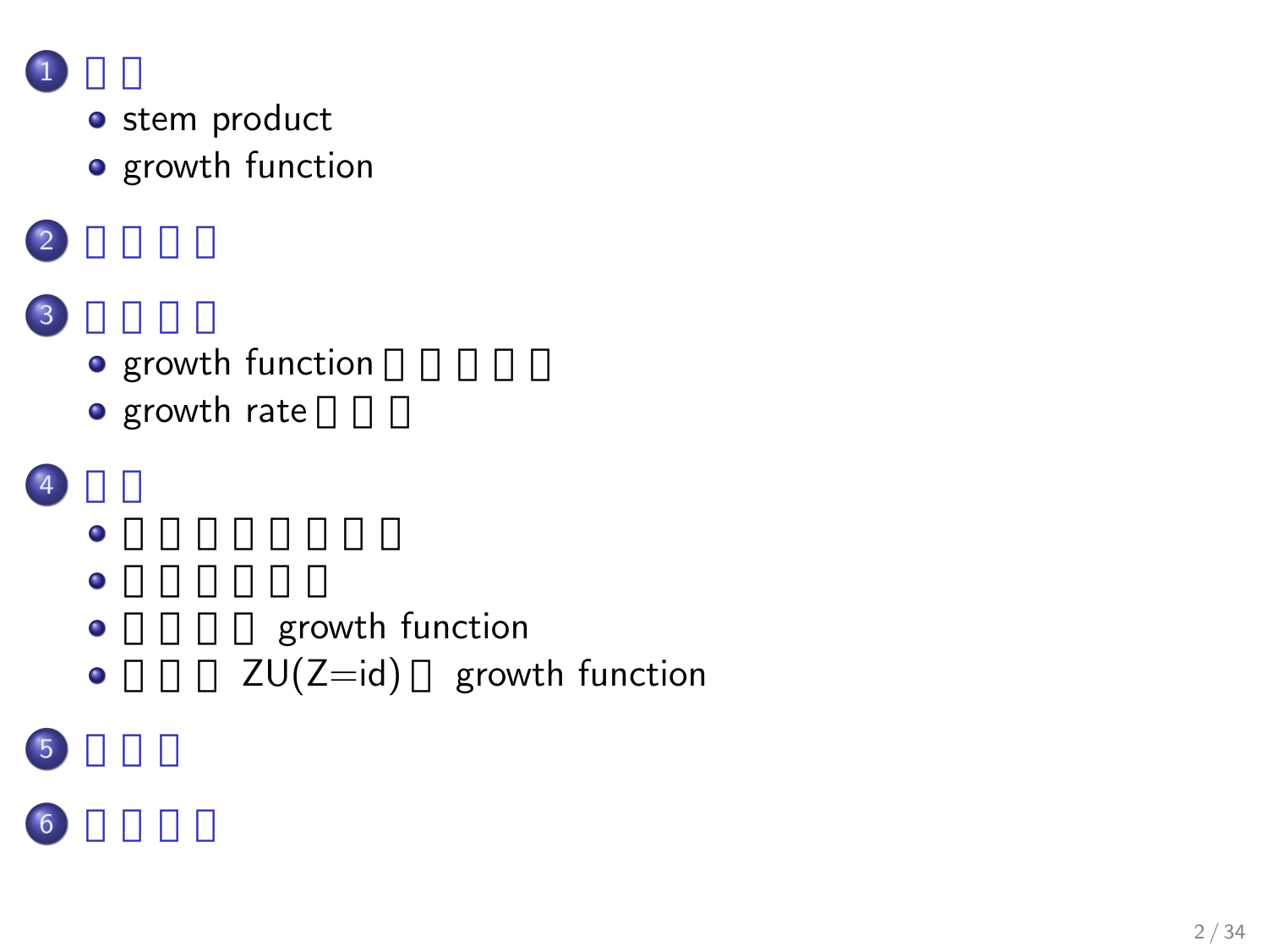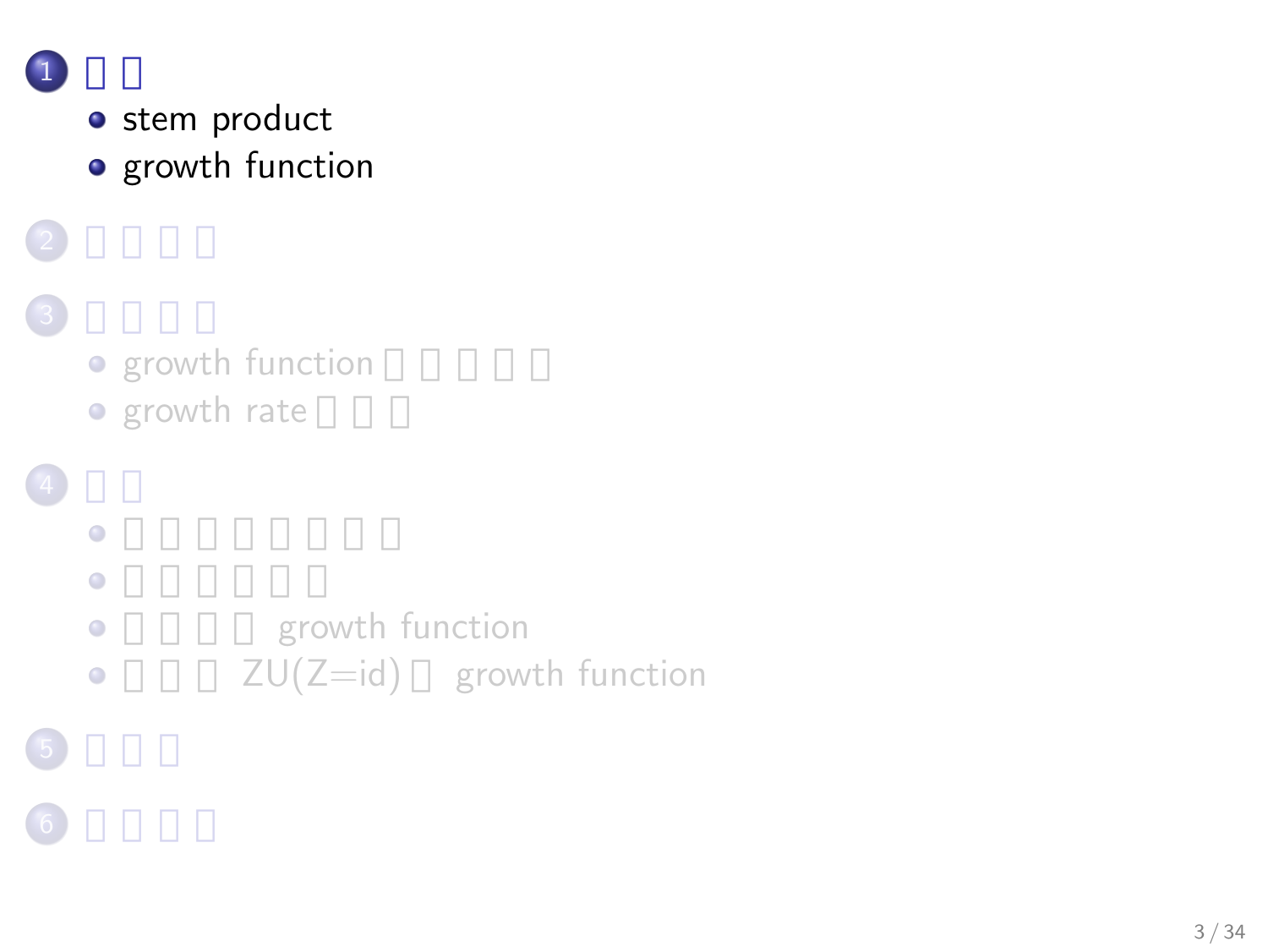# stem product

$$
A =  : \n B = b : \n n : 1 \n p_1, \cdots, p_n, q_1, \cdots, q_n : 1 \n \alpha : A \n \beta : B
$$

# Definition 1.1

stem product

$$

$$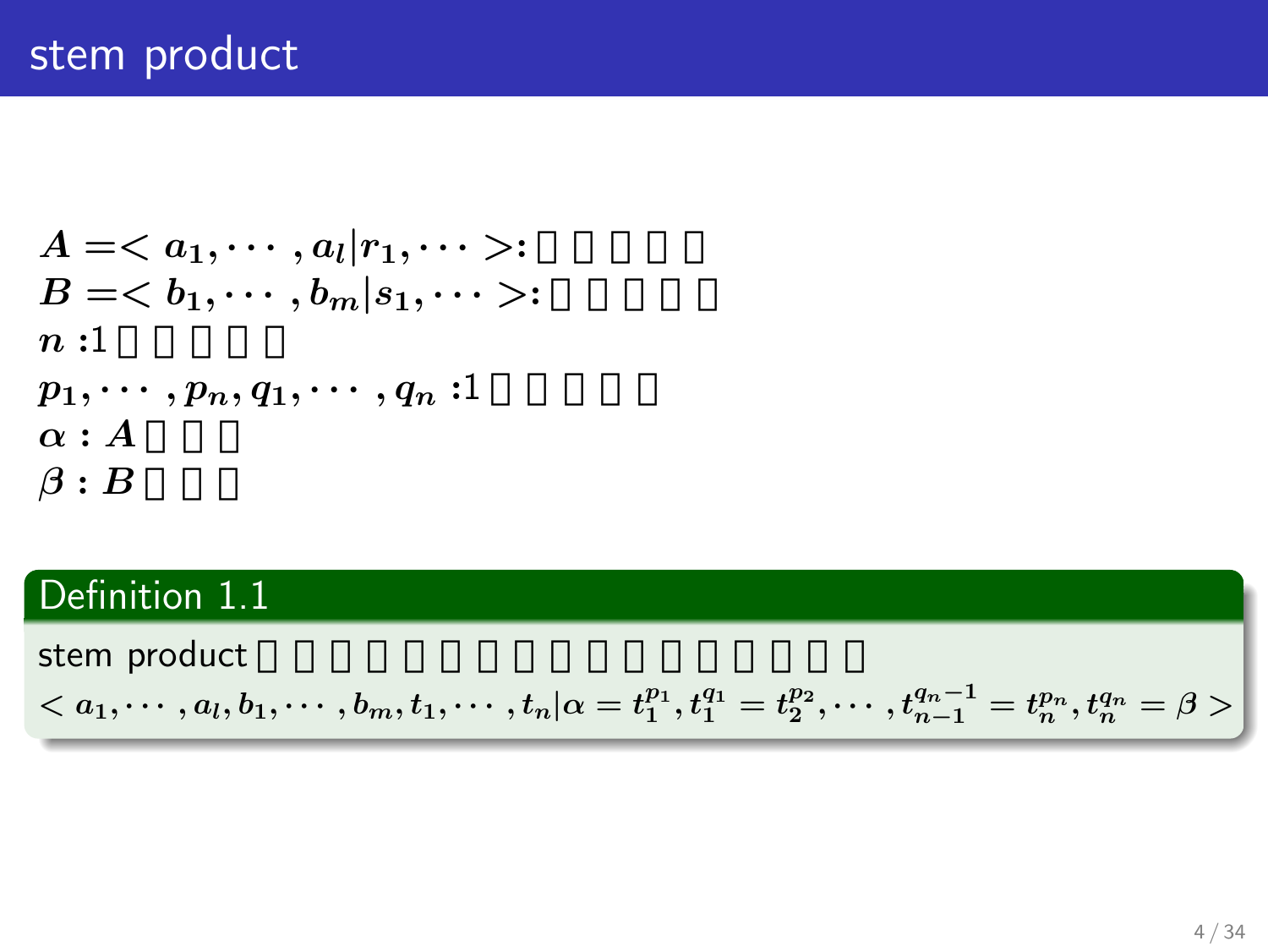$$
\begin{array}{l}G:\\\ A:G\\ l_g(w):w\in G\\ \sharp:\end{array}
$$

 $(G, A)$  growth function

# . Definition 1.2 .

$$
f(G,A)=\textstyle\sum_{g\in G}X^{l(g)}=\sum_{n\geq 0}\sharp\{g|l(g)=n\}X^n
$$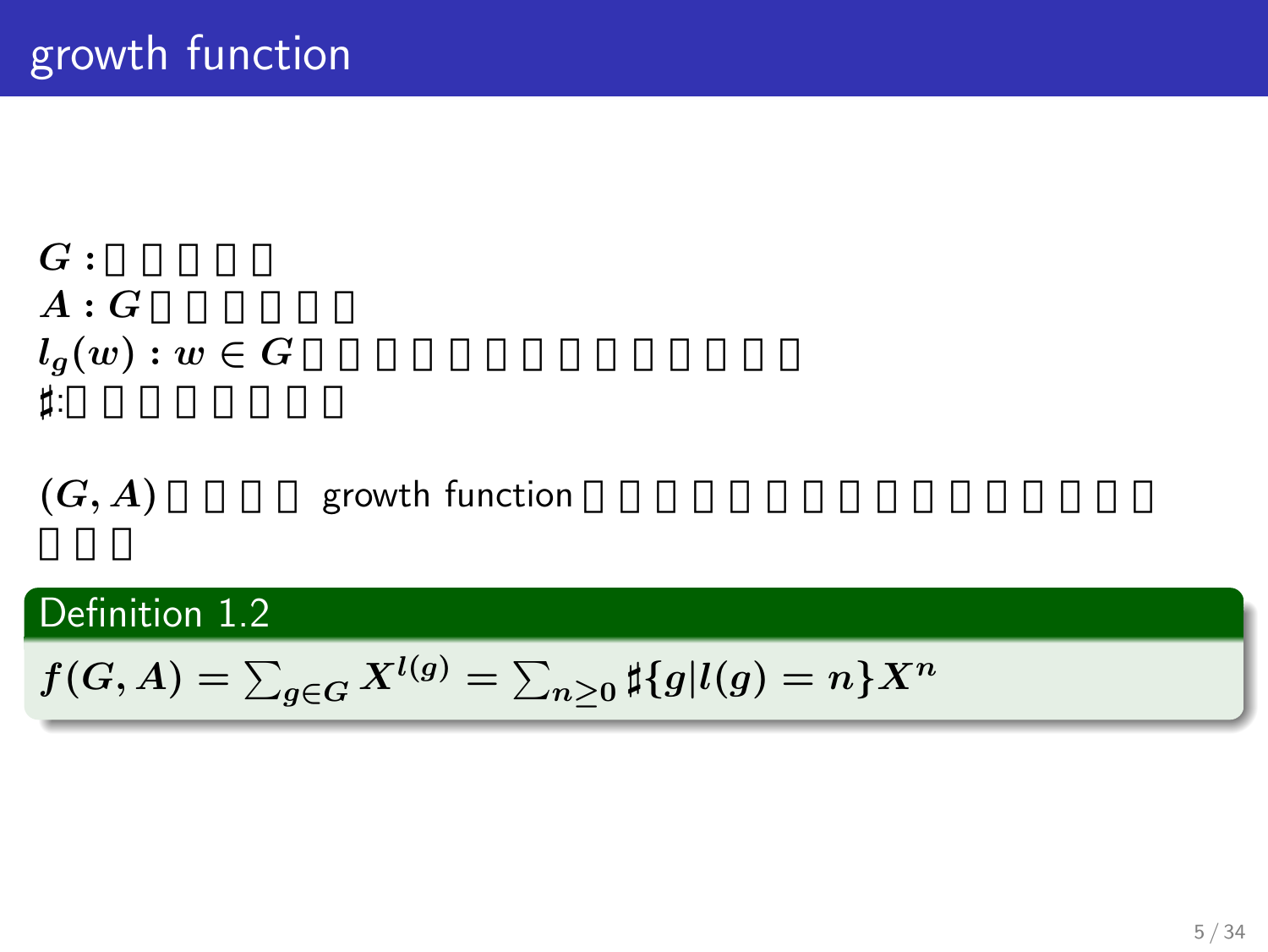# growth rate

# $G:$ *A* **:** 有限生成系  $a(n) = \sharp \{ g \in G | l(g) = n \}$  $\omega(G, A)$   $\omega(G, A)$  growth rate . Definition 1.3 .  $\omega(G, A) = \lim_{n \to \infty} a(n)^{\frac{1}{n}}$ :  $\cdot \omega(G, A) > 1$  exponetial growth *· c, d ≥* **1** が存在し、任意の n に対して *a***(***n***)** *≤ c · n d*  $\alpha$  $(G, A)$  polynomial growth *· fG,A***(***X***)** の収束半径が *R* のとき、*ω***(***G, A***) = <sup>1</sup>** *R* ( アダマールの公式)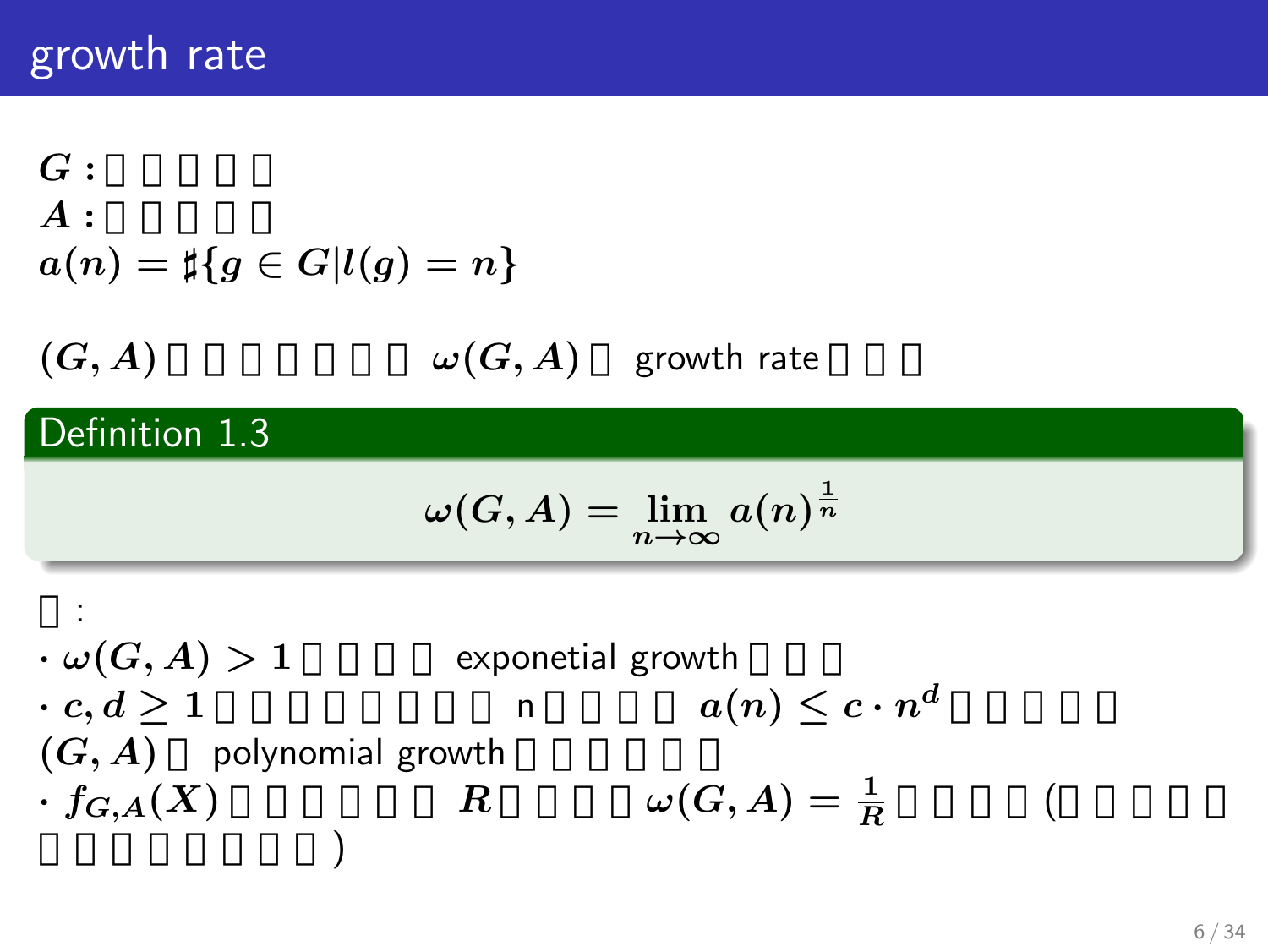# growth function

# . Theorem 1.4

.  $A(X) = B(X)C(X)$  $(f1]$  Proposition1.4(b))  $G=H\times K$  G,H,K sprowth  $function A(X), B(X), C(X)$ 

$$
f(t) = a_0 + a_1t + a_2t^2 + \dots + a_nt^n, g(t) = b_0 + b_1t + b_2t^2 + \dots + b_mt^m
$$
  
\n
$$
f(t) * g(t)
$$
  
\n
$$
f(t) * g(t) = \frac{f(t)g(t)}{1 - (f(t) - 1)(g(t) - 1)} = \frac{f(t)g(t)}{f(t) + g(t) - f(t)g(t)}
$$

# Theorem 1.5

*(*[1] Proposition1.5) G=H∗K G,H,K growth  $function A(X), B(X), C(X)$  $A(X) = B(X) * C(X)$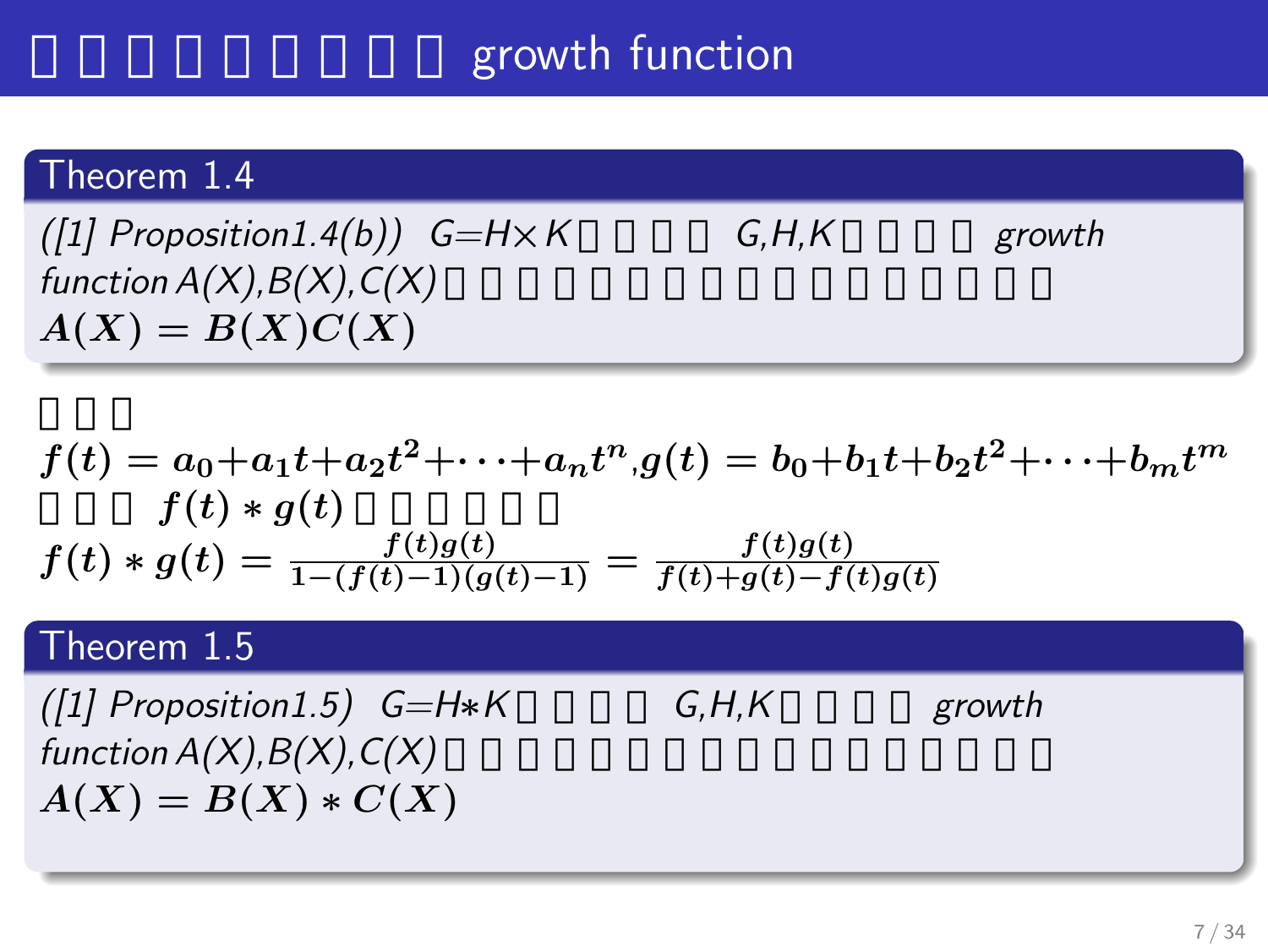growth function

. Theorem 1.6 (Milnor,1968) .

*(exponetial growth)* 

(polynomial growth)

growth rate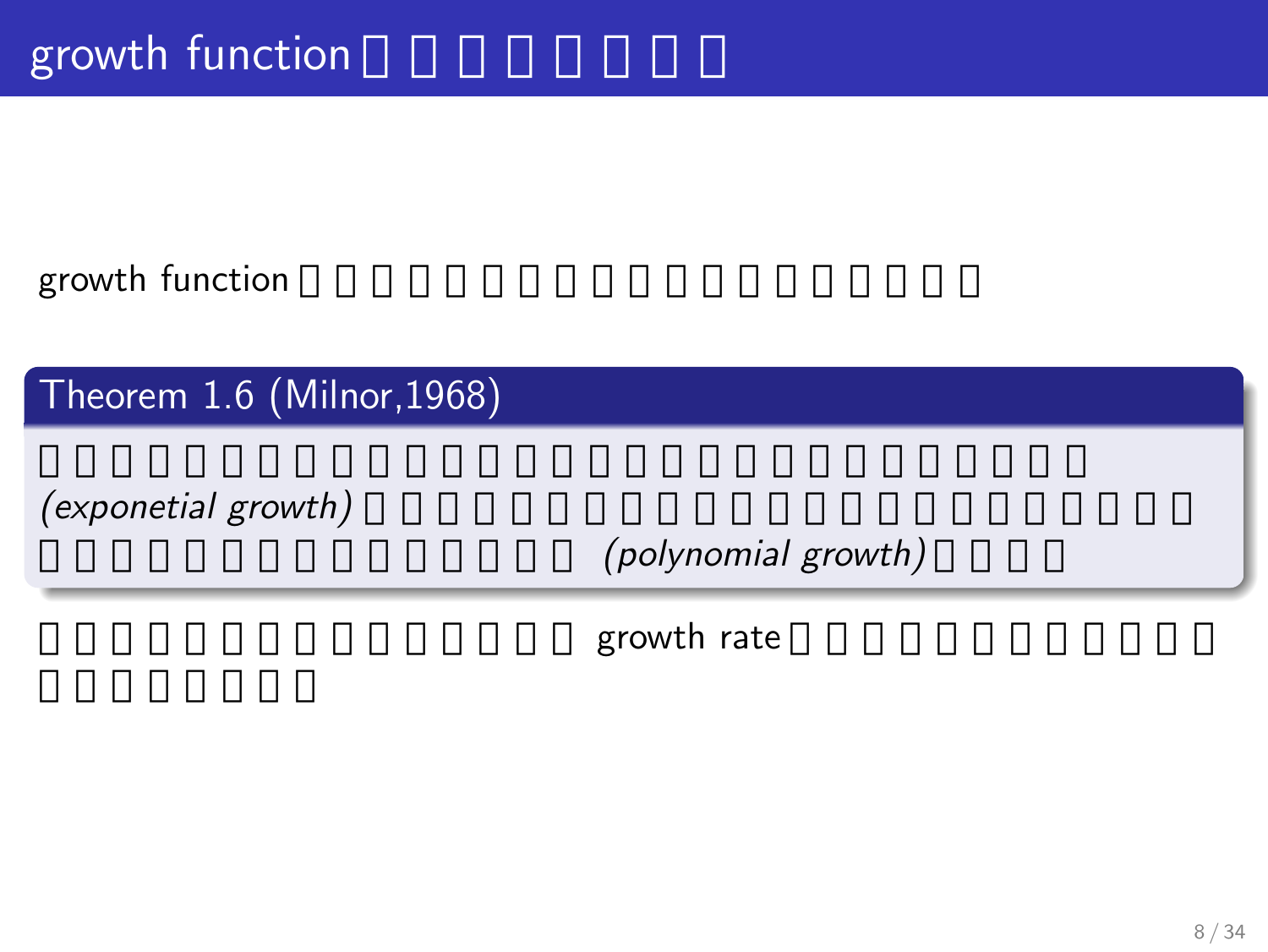growth function  $f(X)$ 

$$
\mathbb{Z} = \langle a \rangle
$$
\n
$$
f(X) = 1 + 2X + 2X^{2} + 2X^{3} + \dots = \frac{1+X}{1-X}
$$
\n
$$
\therefore \quad n \qquad F_{n} = \langle a_{1}, \dots, a_{n} \rangle
$$
\n
$$
f(X) = 1 + 2nX + 2n(2n - 1)X^{2} + \dots = \frac{1+X}{1-(2n-1)X}
$$
\n
$$
\therefore \quad n(n \geq 2) \qquad (\text{Cannon}, 1980)
$$
\n
$$
f(X) = \frac{(1+X)(1-x^{2g})}{1-(4g-1)X+(4g-1)X^{2g}-X^{2g+1}}
$$
\n
$$
\therefore \text{trefoil} \qquad \langle x, y | x^{2} = y^{3} \rangle (\text{M-shapiro}, 1994)
$$
\n
$$
\langle x, y | x^{p} = y^{q} \rangle (\qquad - \qquad )
$$

growth function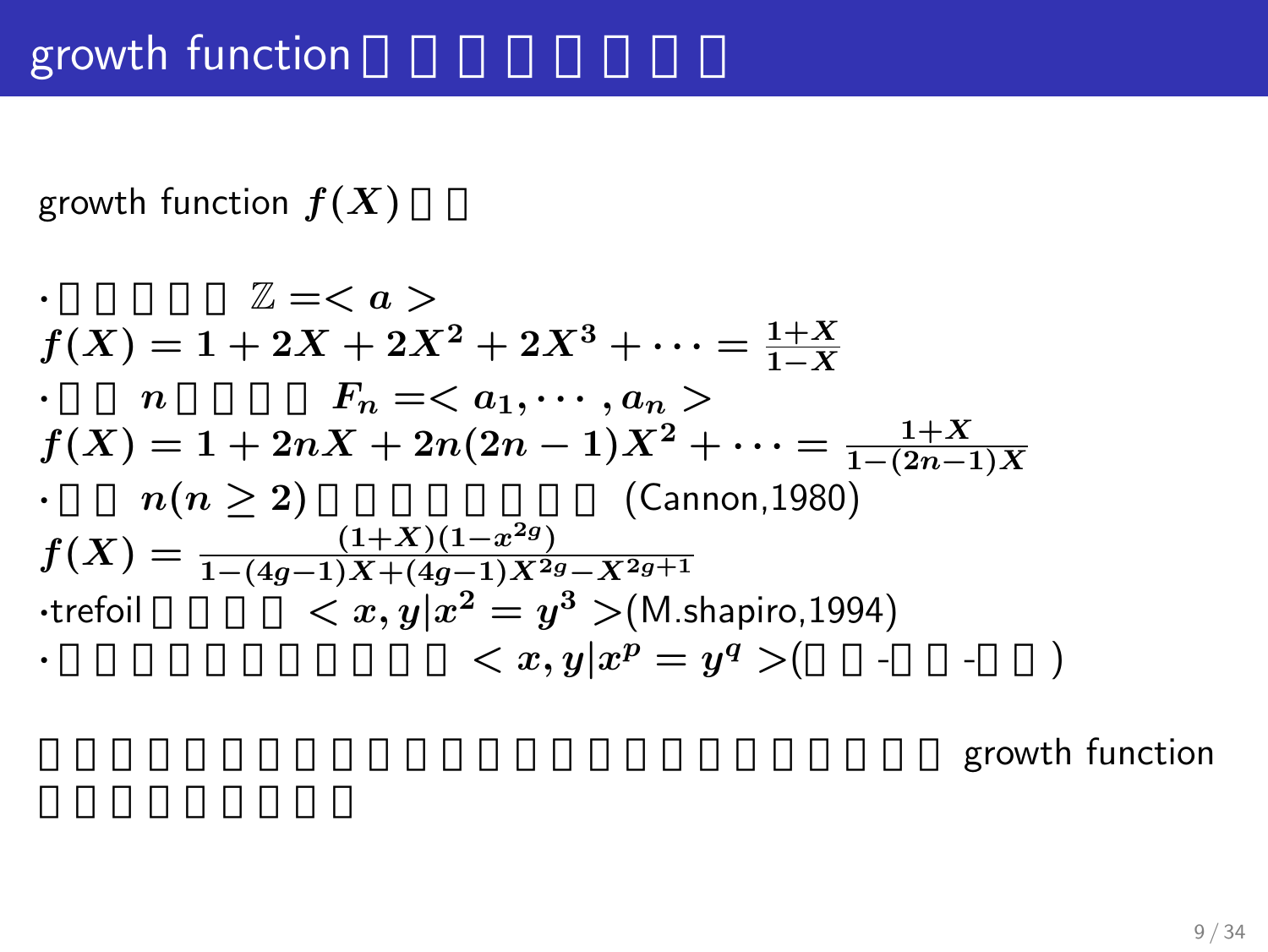

 $\bigodot$ 

· stem product • growth function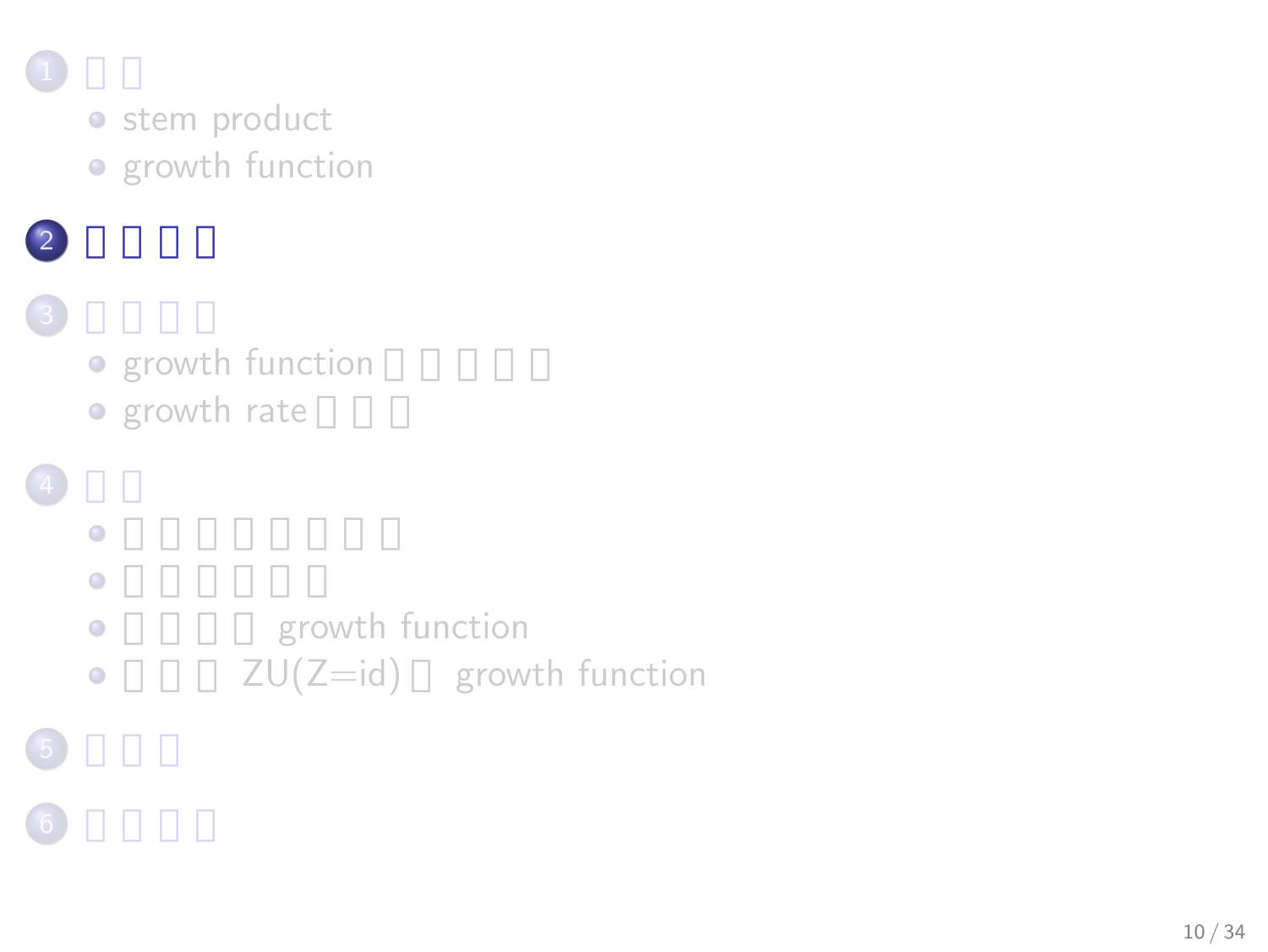## *•* 3 *Seifelt growth function* → Seifelt → Seifelt 1 stem product growth function

$$
G=\,
$$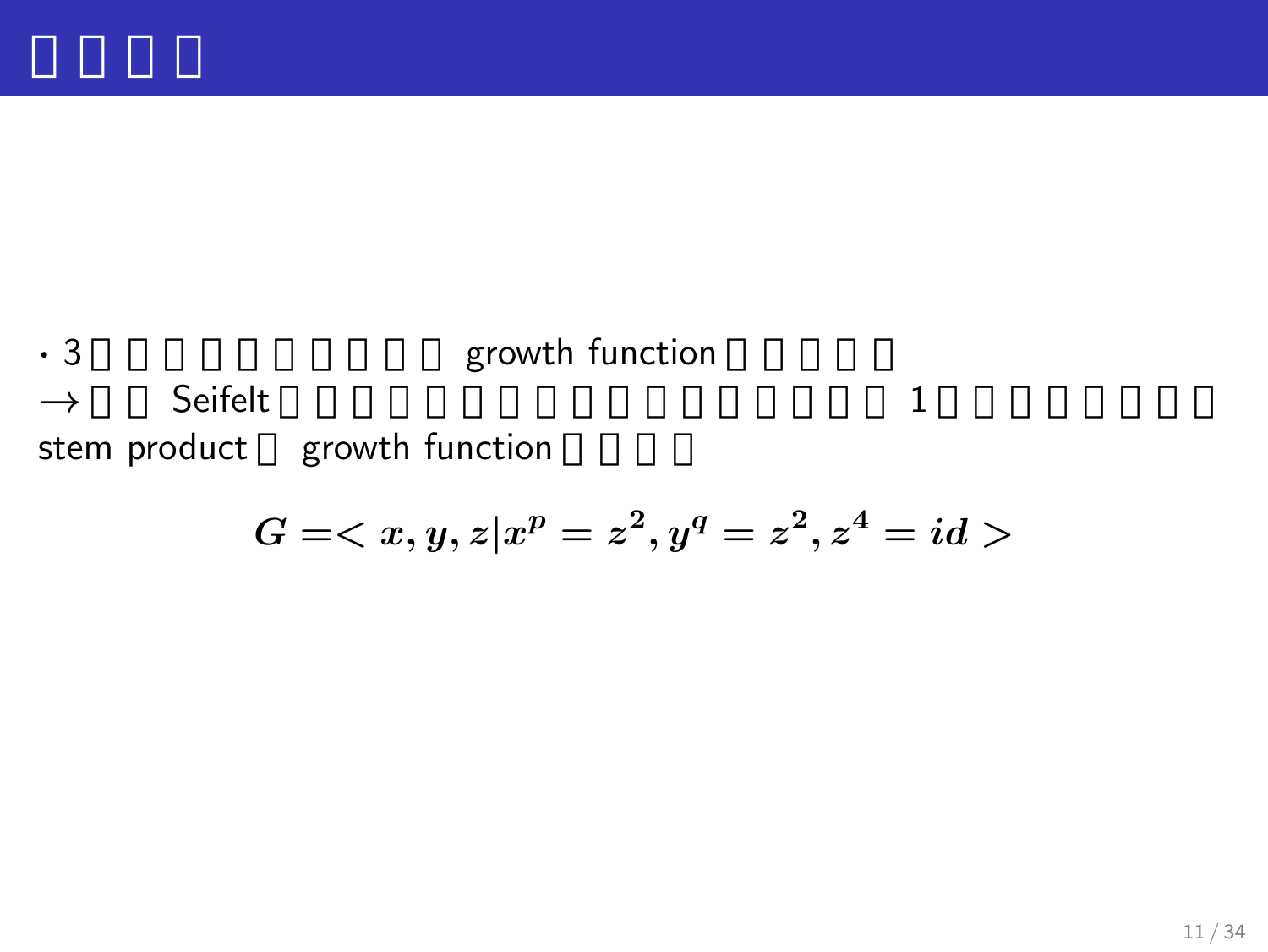

 $\bigodot$ 

 $\overline{2}$ 

• stem product **o** growth function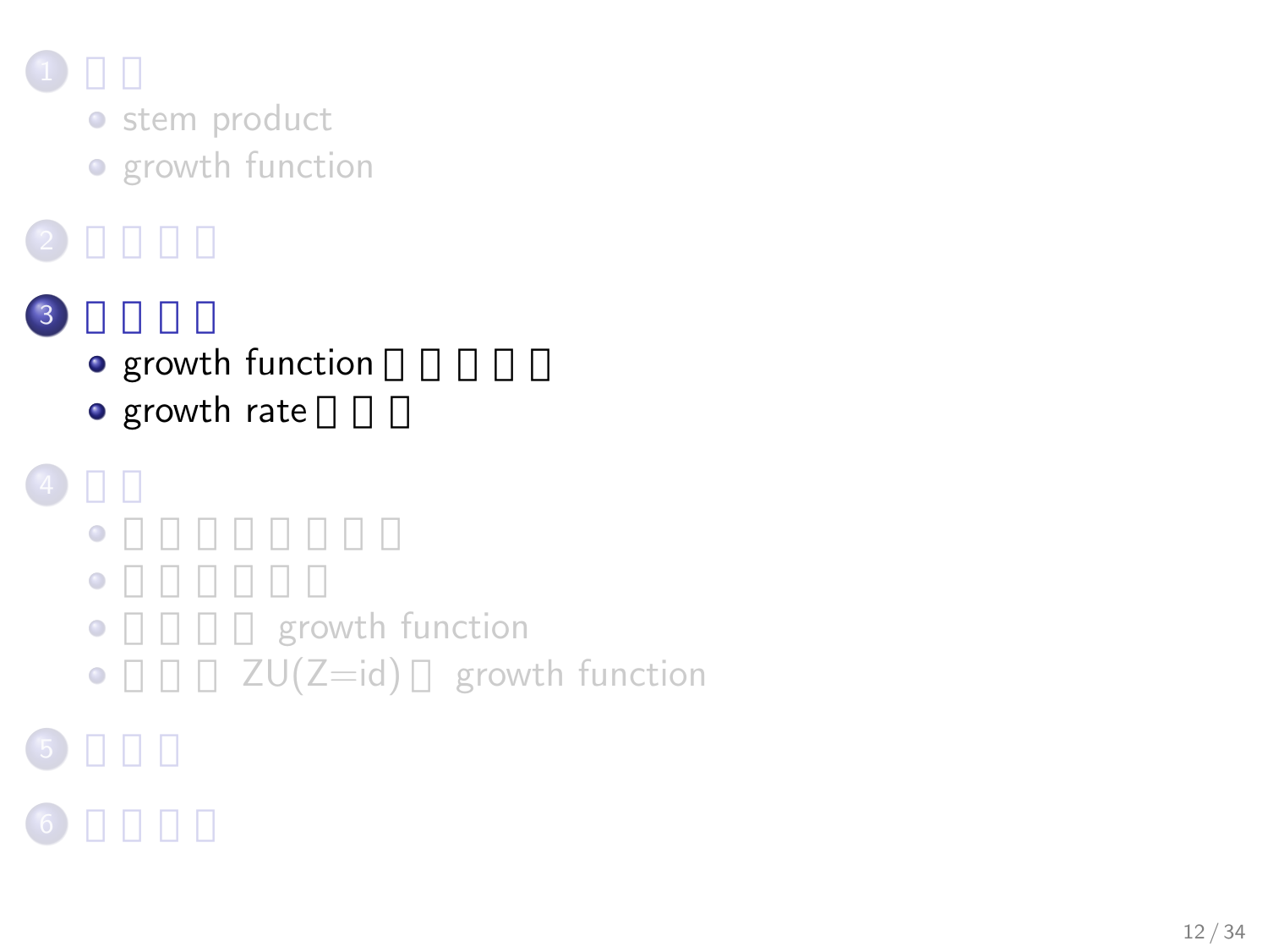$$

$$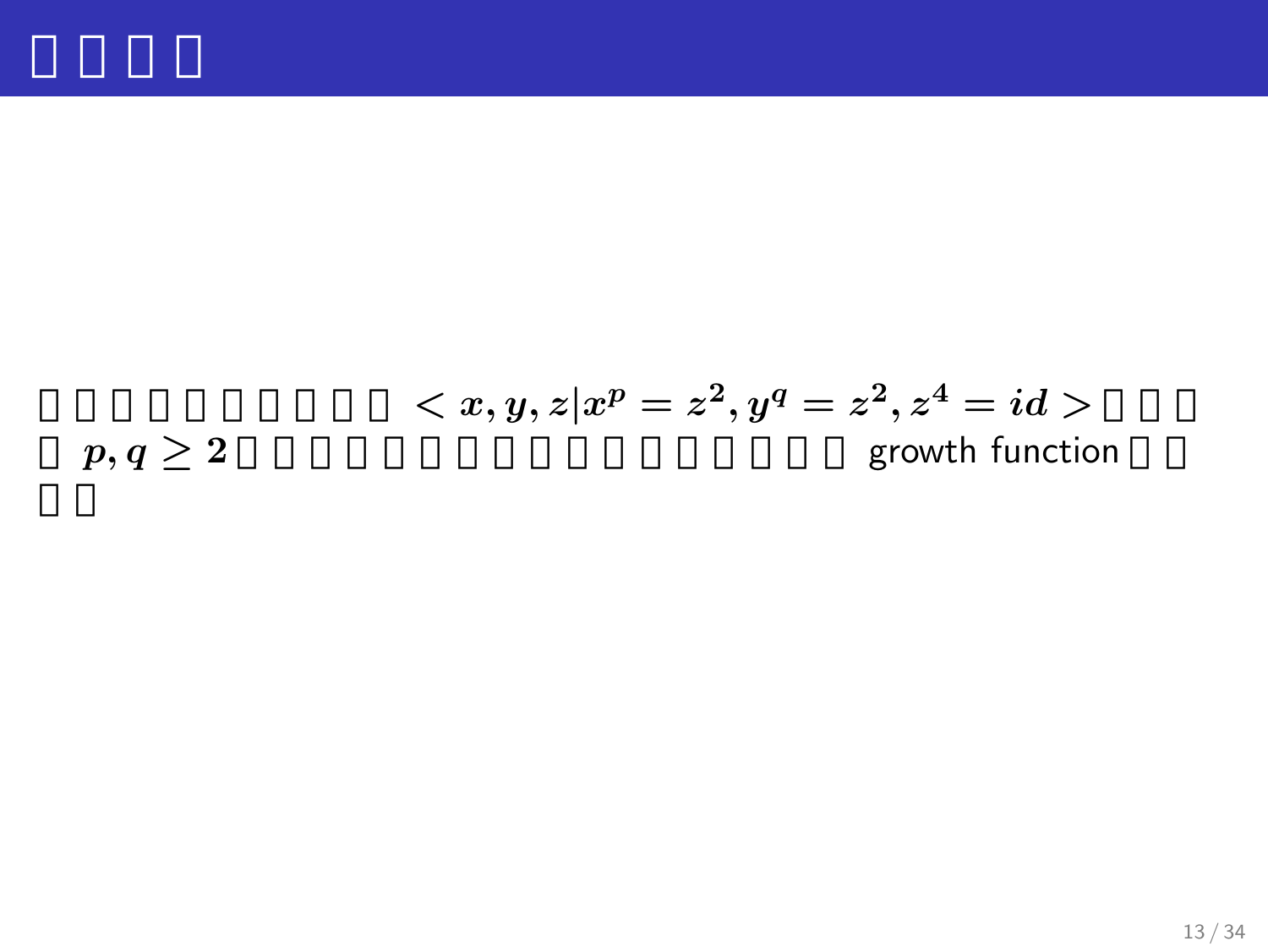$$
\langle x, y, z | x^p = z^2, y^q = z^2, z^4 = id \rangle \quad \text{growth function}
$$
\n
$$
A_{p,q}(X) \qquad \text{p,q} \qquad \text{p,q}
$$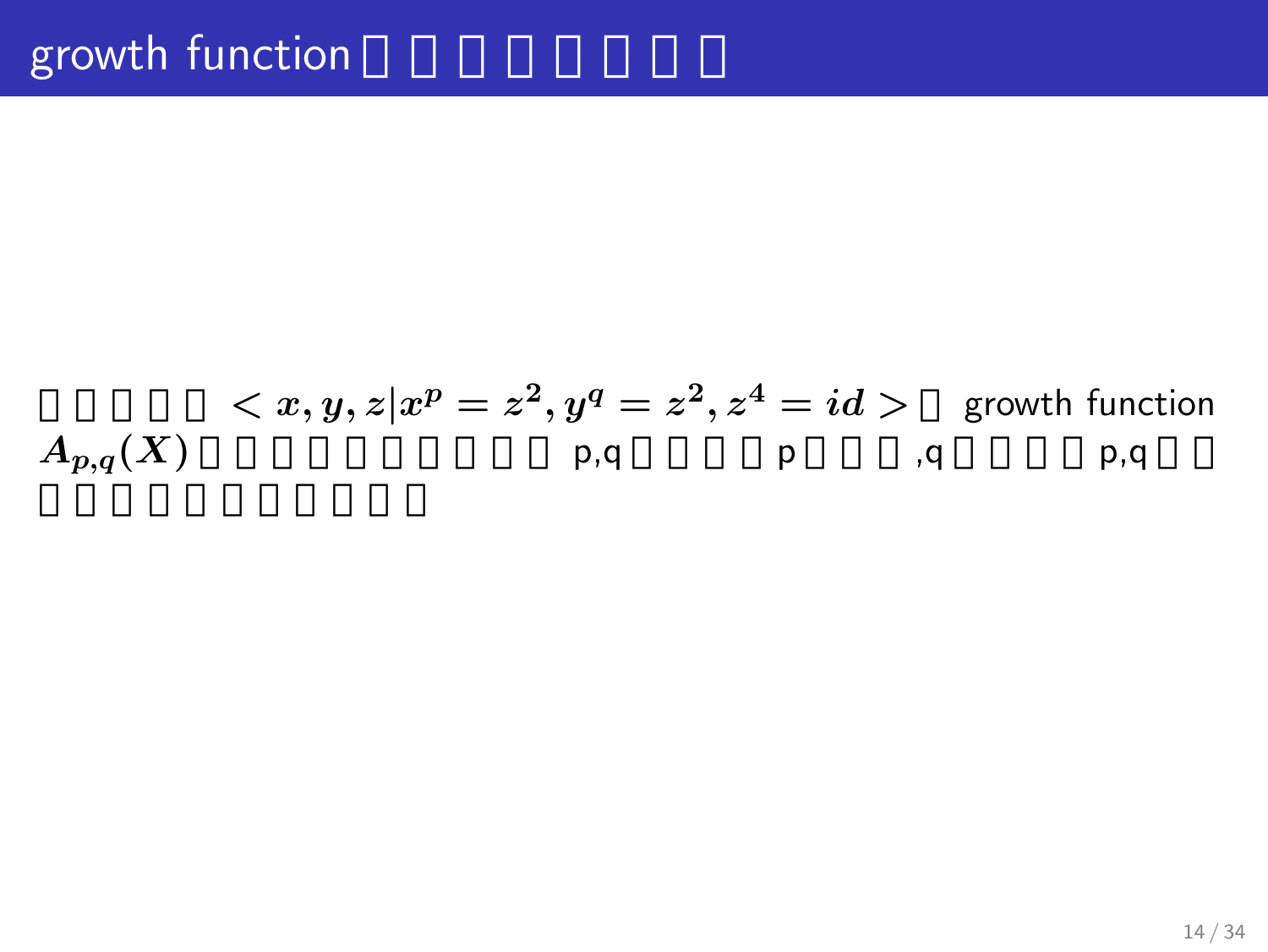$$
\langle x, y, z | x^p = z^2, y^q = z^2, z^4 = id \rangle
$$
  
growth function  $A_{p,q}(X)$ 

$$
A_{p,q}(X) \hspace{3.5cm} C_n(X)
$$

$$
C_n(X) = \begin{cases} 1 + 2X + \dots + 2X^{\frac{n-1}{2}} & (n = 2m + 1) \\ 1 + 2X + \dots + 2X^{\frac{n-2}{2}} + X^{\frac{n}{2}} & (n = 2m) \end{cases}
$$
  

$$
B_{p,q}(X)
$$

$$
B_{p,q}(X) = C_p * C_q
$$
  
= 
$$
\frac{C_p(X) \cdot C_q(X)}{1 - (C_p(X) - 1)(C_q(X) - 1)}
$$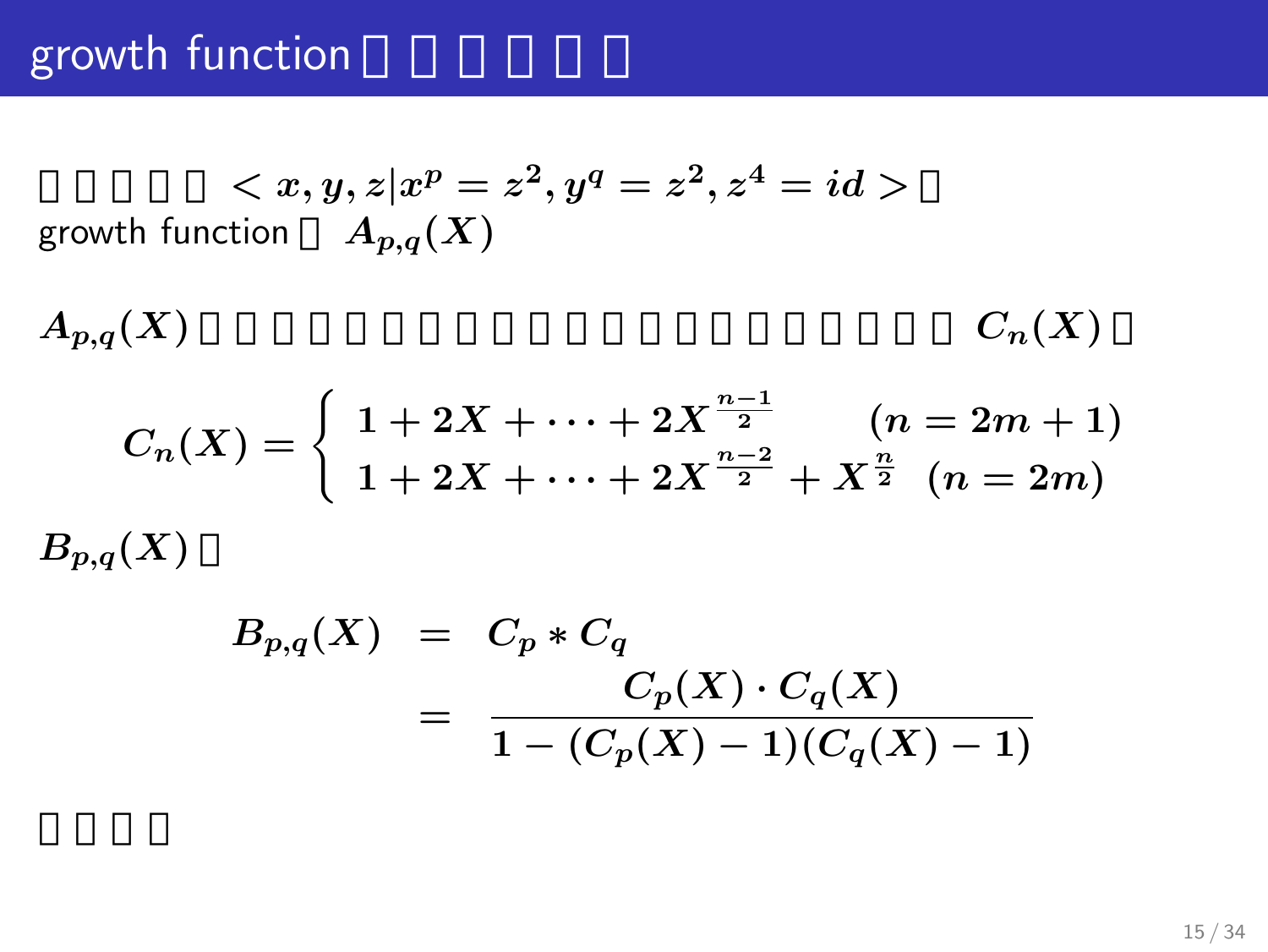growth function

p,q

$$
(\mathsf{p},\mathsf{q} -
$$

$$
\\
$$

### growth function

$$
A_{p,q}(X)
$$
  
=  $C_p * C_q + 2X(C_p * C_q) + X^2(C_{p-2} * C_{q-2})$   
+  $X\{(C_p * C_q) - (C_{p-2} * C_{q-2})\}$   
+  $\frac{2(1+X)\{(C_p * C_q) - 1\}X(C_p * C_q)}{1 - \{(C_p * C_q) - 1\}X}$   
=  $B_{p,q} + 2XB_{p,q} + X^2B_{p-2,q-2}$   
+  $X(B_{p,q} - B_{p-2,q-2}) + \frac{2(1+X)(B_{p,q} - 1)XB_{p,q}}{1 - (B_{p,q} - 1)X}$   
=  $\frac{B_{p,q}B_{p-2,q-2}X^2(X-1) + B_{p-2,q-2}X(1-X^2) + B_{p,q}(B_{p,q}X^2 - B_{p,q}X - X^2 - 2X - 1)}{B_{p,q}X - X - 1}$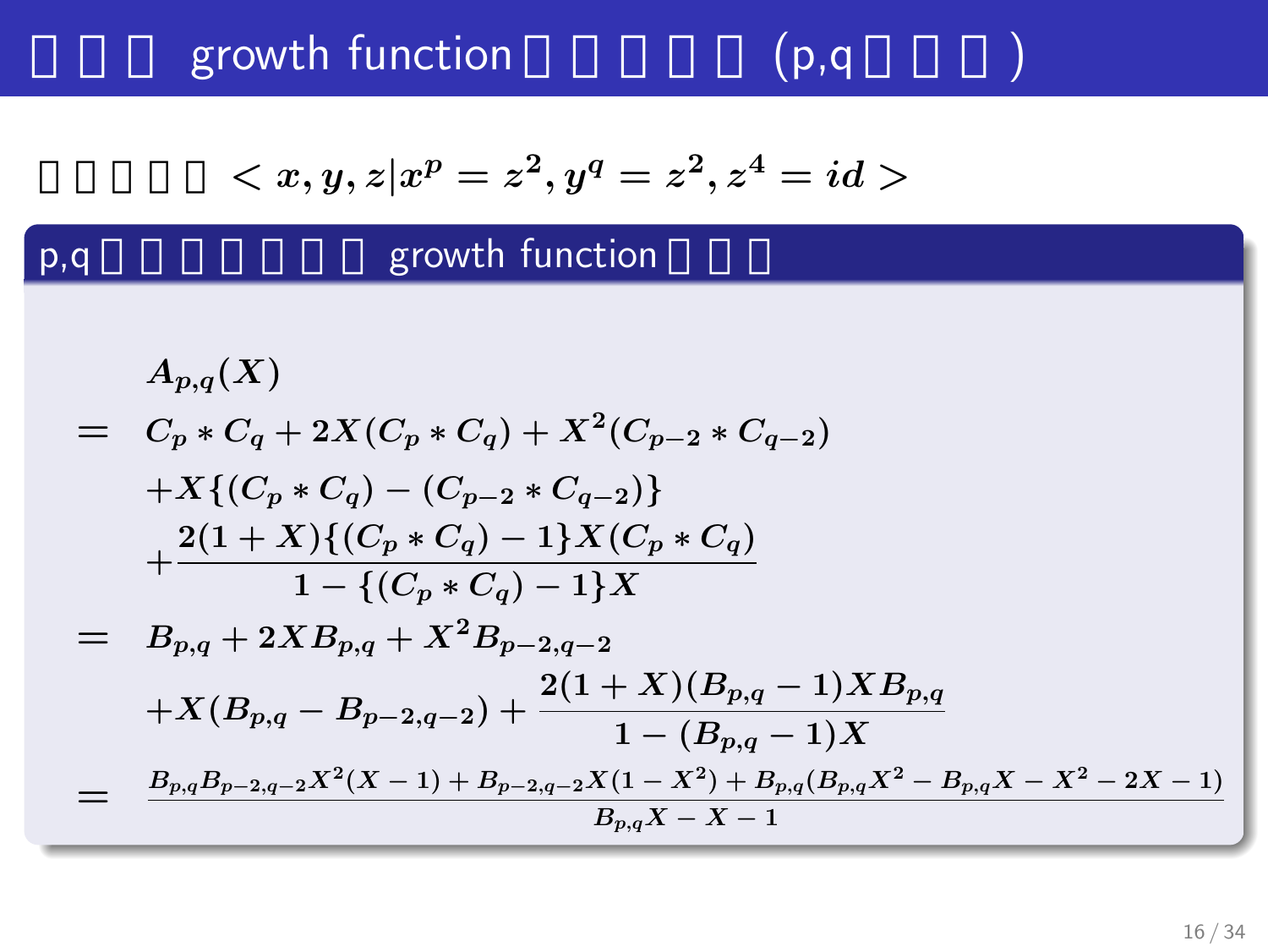growth function  $(p \t q)$ 

p

$$
\\
$$

# $p$  ,q  $q$  . The growth function

$$
A_{p,q}(X) = C_p * C_q + 2X(C_p * C_q) + \{(C_p * C_q) - (C_{p-1} * C_q)\}\
$$
  
+ 
$$
X\{(C_{p-1} * C_q) - (C_{p-1} * C_{q-2})\} + X^2(C_{p-1} * C_{q-2})
$$
  
+ 
$$
\frac{2(1+X)\{(C_p * C_q) - 1\}X(C_p * C_q)}{1 - \{(C_p * C_q) - 1\}X}
$$
  
= 
$$
2B_{p,q}(X+1) + B_{p-1,q}(X-1) + B_{p-1,q-2}X(X-1)
$$
  
+ 
$$
\frac{2(1+X)(B_{p,q} - 1)XB_{p,q}}{1 - (B_{p,q} - 1)X}
$$
  
= 
$$
\frac{B_{p,q}B_{p-1,q-2}X^2(X-1) + B_{p-1,q-2}X(1-X^2) + B_{p,q}B_{p-1,q}X(X-1) + B_{p-1,q}(1-X^2) - 2B_{p,q}(1+X)}{B_{p,q}X - X - 1}
$$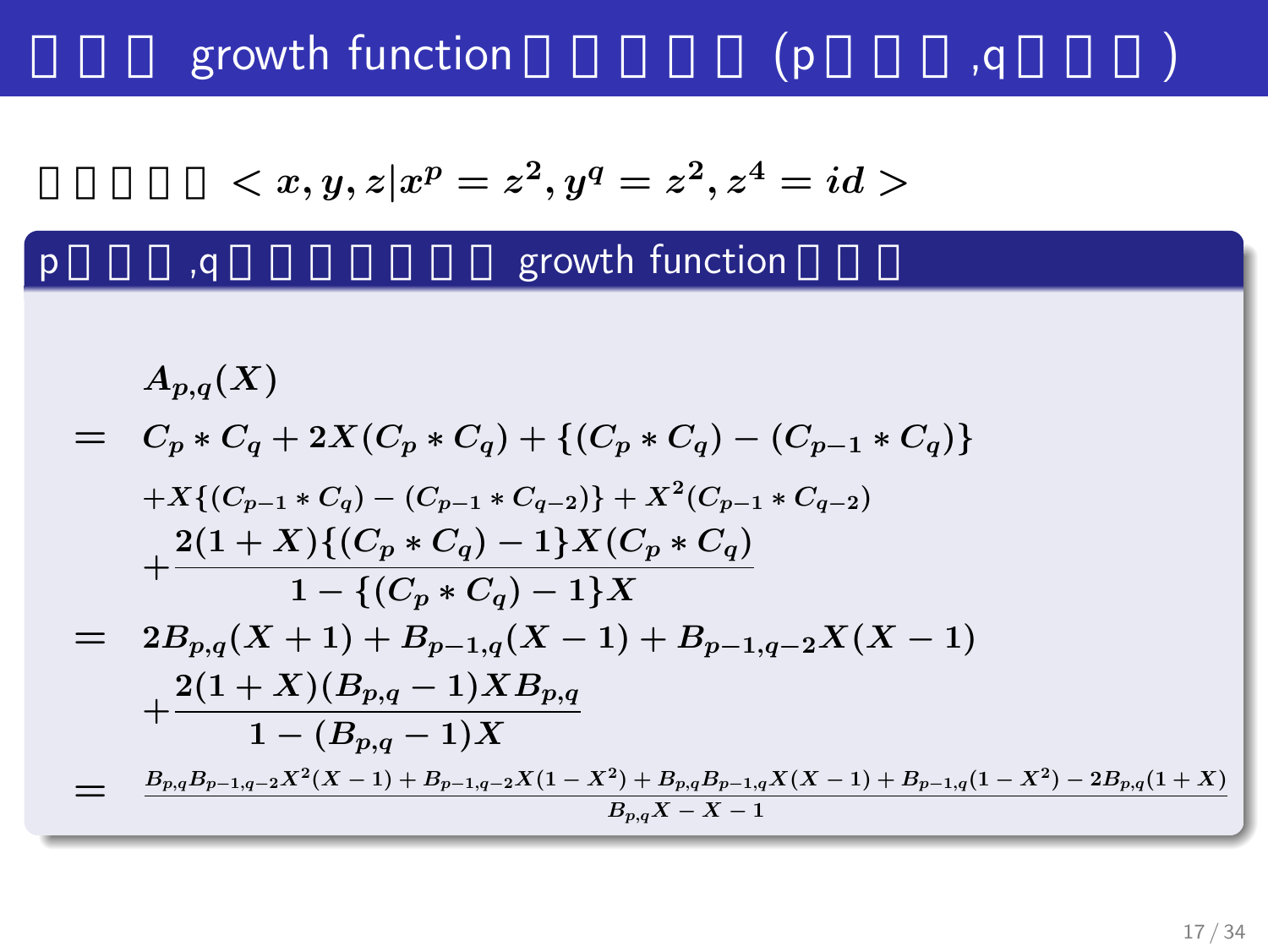# growth function  $(p,q)$

p,q

$$
\\
$$

## growth function

$$
A_{p,q}(X)
$$
  
=  $C_p * C_q + 2X(C_p * C_q) + \{(C_p * C_q) - (C_{p-1} * C_{q-1})\}$   

$$
+ X^2(C_{p-1} * C_{q-1}) + \frac{2(1+X)\{(C_p * C_q) - 1\}X(C_p * C_q)}{1 - \{(C_p * C_q) - 1\}X}
$$
  
=  $B_{p,q} + 2XB_{p,q} + (B_{p,q} - B_{p-1,q-1}) + X^2(B_{p-1,q-1}) + \frac{2(1+X)(B_{p,q} - 1)XB_{p,q}}{1 - (B_{p,q} - 1)X}$   
=  $\frac{(X+1)(B_{p,q}B_{p-1,q-1}X^2 - B_{p-1,q-1}X^2 - B_{p,q}B_{p-1,q-1}X + B_{p-1,q-1} - 2B_{p,q})}{B_{p,q}X - X - 1}$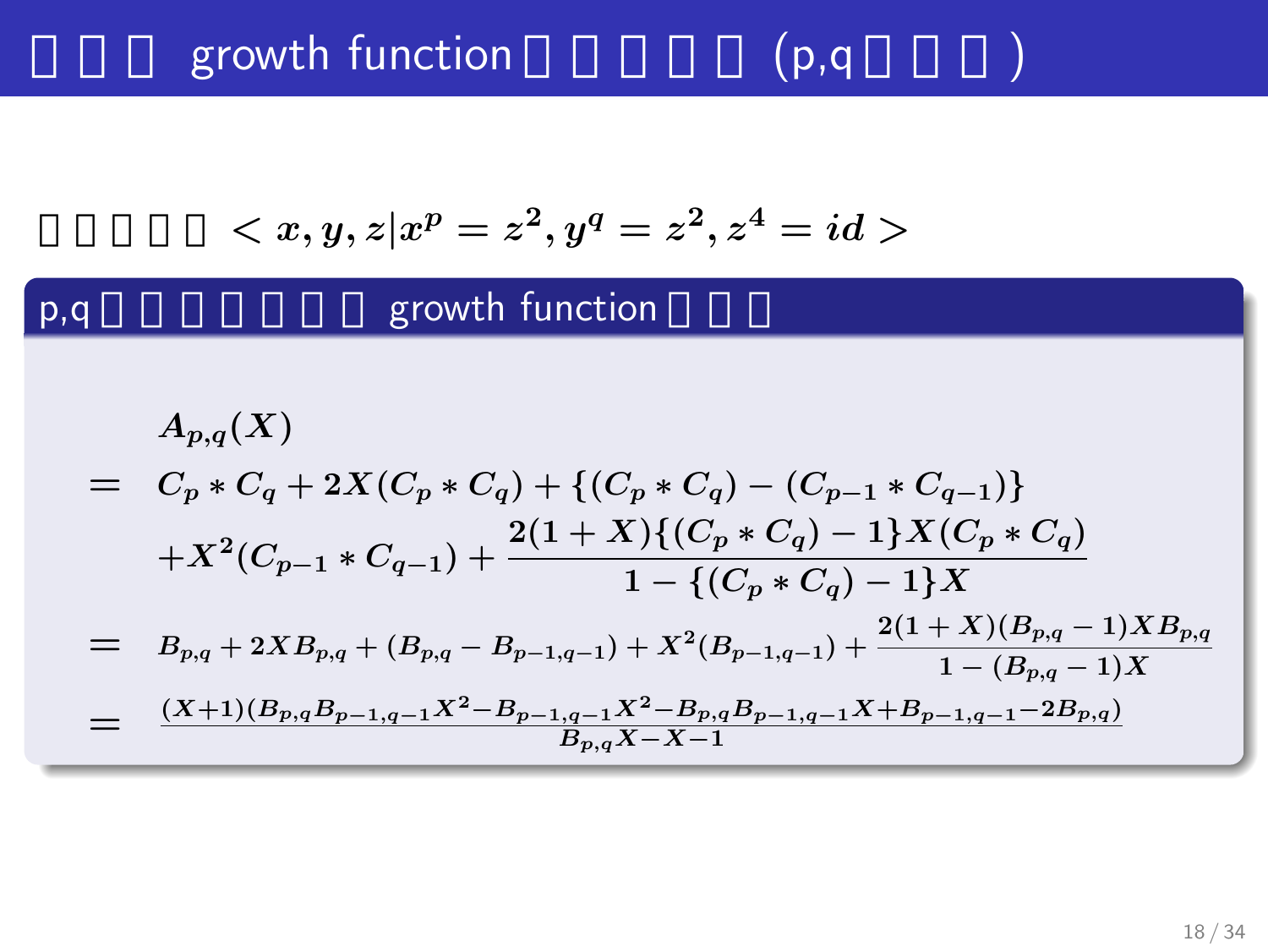growth function growth rate Perron

number

### . Definition 3.1 (Perron number) .

*·* 絶対値が他の共役よりも大きい

Perron number とは、以下の条件を満たする。

*·* 代数的整数

**·**1  $\qquad \qquad$   $\qquad \qquad$   $\qquad \qquad$   $\qquad \qquad$   $\qquad \qquad$   $\qquad \qquad$   $\qquad \qquad$   $\qquad \qquad$   $\qquad \qquad$   $\qquad \qquad$   $\qquad \qquad$   $\qquad \qquad$   $\qquad \qquad$   $\qquad \qquad$   $\qquad \qquad$   $\qquad \qquad$   $\qquad \qquad$   $\qquad \qquad$   $\qquad \qquad$   $\qquad \qquad$   $\qquad \qquad$   $\qquad \qquad$   $\qquad \qquad$   $\qquad \qquad$ 

.

## . Example  $1$   $(p=4, q=3)$

growth function : 
$$
\frac{(2X+1)(8X^6+2X^5-19X^4-5X^3+4X^2+X+1)}{(2X-1)(4X^3+7X^2+X-1)}
$$
growth rate  $\omega$  :  $\omega = \frac{1}{0.29\cdots} = 3.40 \cdots \rightarrow 1$   
\n $\omega$   $\omega^3 - \omega^2 - 7\omega - 4 = 0 \rightarrow$   
\n $(4X^3+7X^2+X-1) = 0$  :  $X = 0.29\cdots, -0.58\cdots, -1.46\cdots$   
\n $\rightarrow$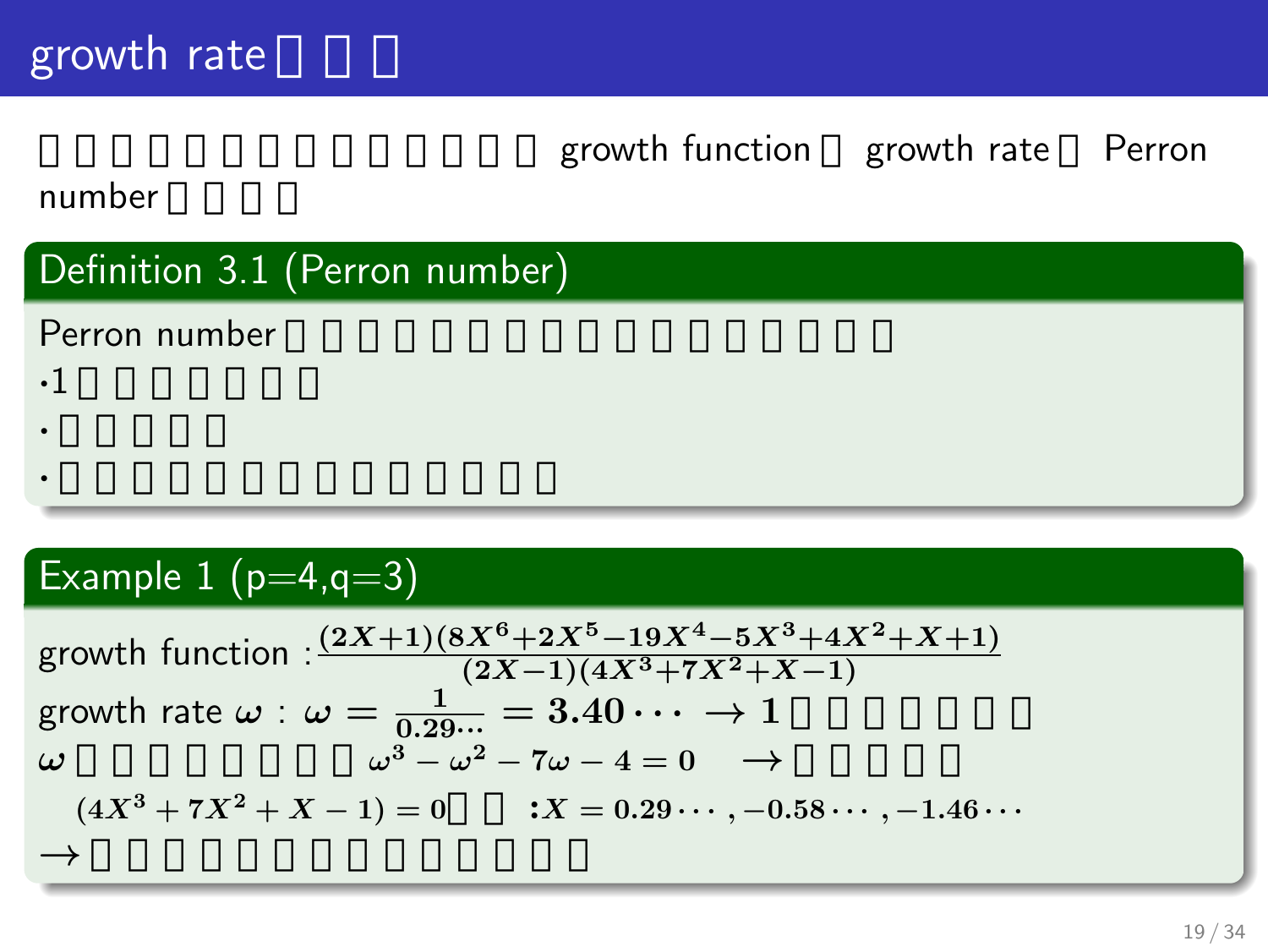

 $\bigodot$ 

• stem product • growth function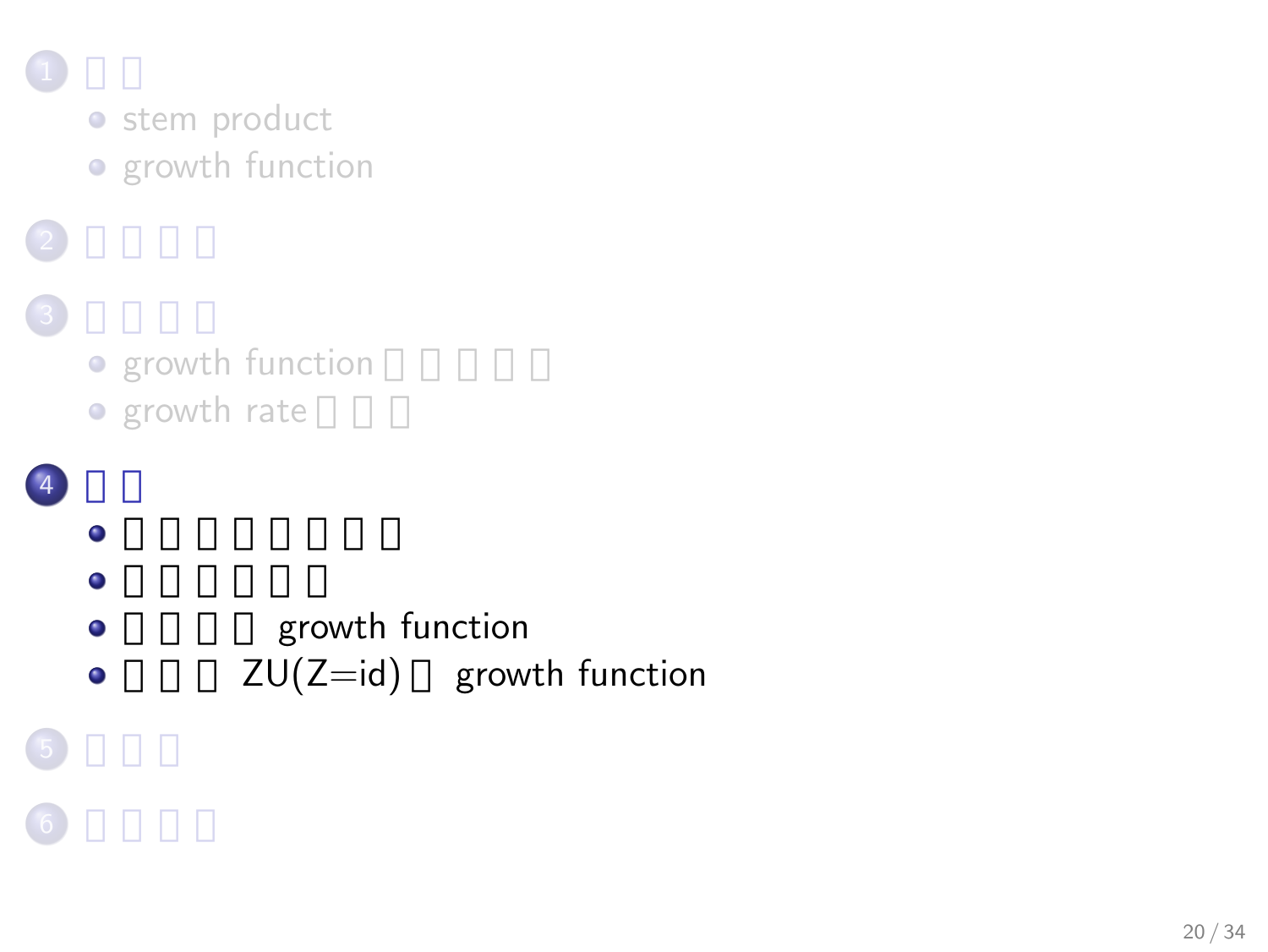### growth function  $< x,y,z \vert x^p = z^2, y^q = z^2, z^4 = id>0$ 1 (canonical form)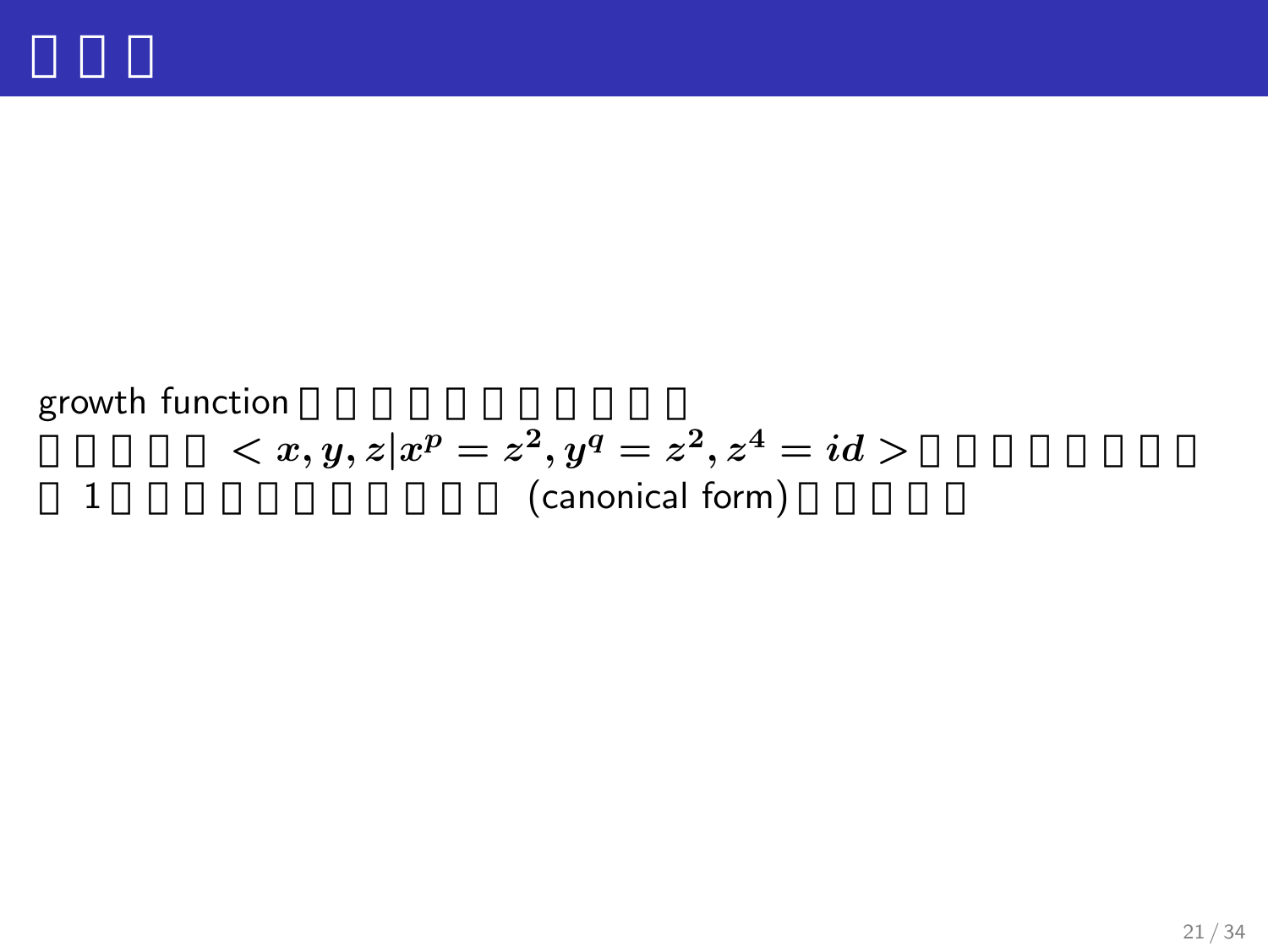# 精製作業

1∼4

$$
1\begin{pmatrix}\n & \langle x, y, z | x^p = z^2, y^q = z^2, z^4 = id \rangle \\
 \times \qquad \qquad -f_1(p) \sim f_2(p) \quad \vee \qquad \qquad -f_1(q) \sim f_2(q) \\
 & \quad -1 \sim 2 \\
 & f_1(p), f_2(p), f_1(q), f_2(q)\n \end{pmatrix}
$$
\n
$$
f_1(p) = \begin{cases}\n\frac{p-1}{2} & (p = 2m + 1) \\
\frac{p-2}{2} & (p = 2m) \\
 & (m \qquad \qquad f_1(q) \quad f_1(p) \quad f_2(q) \quad f_2(p)\n \end{cases}\n\begin{matrix}\n\frac{p-1}{2} & (p = 2m + 1) \\
\frac{p}{2} & (p = 2m)\n \end{matrix}
$$
\n
$$
\begin{matrix}\n\text{Example 2 (p=4, q=3,} & x^6yz^{-3}y^4z^{-3}x^5z^{-1}y^{-1}zyz^2xz^{22}) \\
 & \quad -1 \sim 2, y & -1 \sim 1 \\
x^4x^2yz^{-3}y^4z^{-3}x^5z^{-1}y^{-1}zyz^2xz^{22} \rightarrow z^2x^2yz^{-3}z^2yz^{-3}z^2xz^{-1}y^{-1}zyz^2xz^{22}} \\
 & \quad -1 \sim 2 \\
z^2x^2yz^{-1}yz^{-1}xz^{-1}y^{-1}zyz^2xz^{20}z^2 \rightarrow z^2x^2yz^{-1}yz^{-1}xz^{-1}y^{-1}zyz^2xz^{2}\n \end{matrix}
$$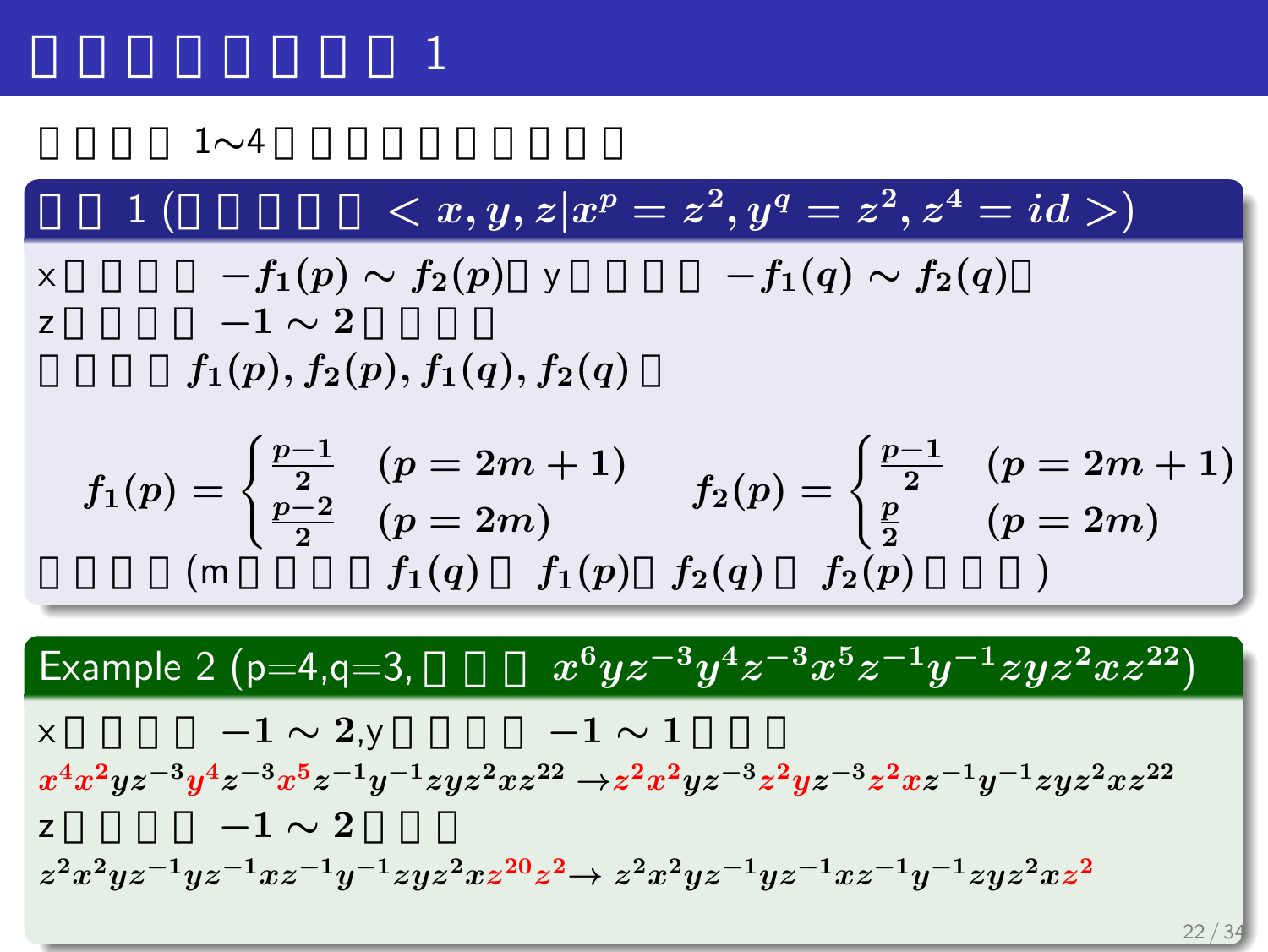. 規則 2 (有限生成群 *< x, y, z|x <sup>p</sup>* **=** *z* **2** *, y<sup>q</sup>* **=** *z* **2** *, z***<sup>4</sup> =** *id >*) . . 有限生成群 *< x, y, z|x <sup>p</sup>* **=** *z* **2** *, x<sup>q</sup>* **=** *z* **2** *, z***<sup>4</sup> =** *id >* の要素を表す Z (*z <sup>−</sup>***<sup>1</sup>** *∼ z* **2** ) U (*x <sup>−</sup>f***1(***p***)** *∼ x f***2(***p***)** *, y−f***1(***q***)** *∼ y −f***2(***q***)** ) に分解 *∪∞ <sup>i</sup>≥***0***<sup>Z</sup>* **(***U Z***)** *i* (1) *U* . Example 3 (p=4,q=3, 文字列 *z* **<sup>2</sup>***x* **<sup>2</sup>***yz−***<sup>1</sup>***yz−***<sup>1</sup>***xz−***<sup>1</sup>***y <sup>−</sup>***<sup>1</sup>***zyz***<sup>2</sup>***xz***<sup>2</sup>** ) . .*z* **2***x* **<sup>2</sup>***yz <sup>−</sup>***1***yz <sup>−</sup>***1***xz <sup>−</sup>***1***y <sup>−</sup>***1***zyz* **<sup>2</sup>***xz* **<sup>2</sup>***→ZUZUZUZUZUZUZ*

標準形導出の規則 2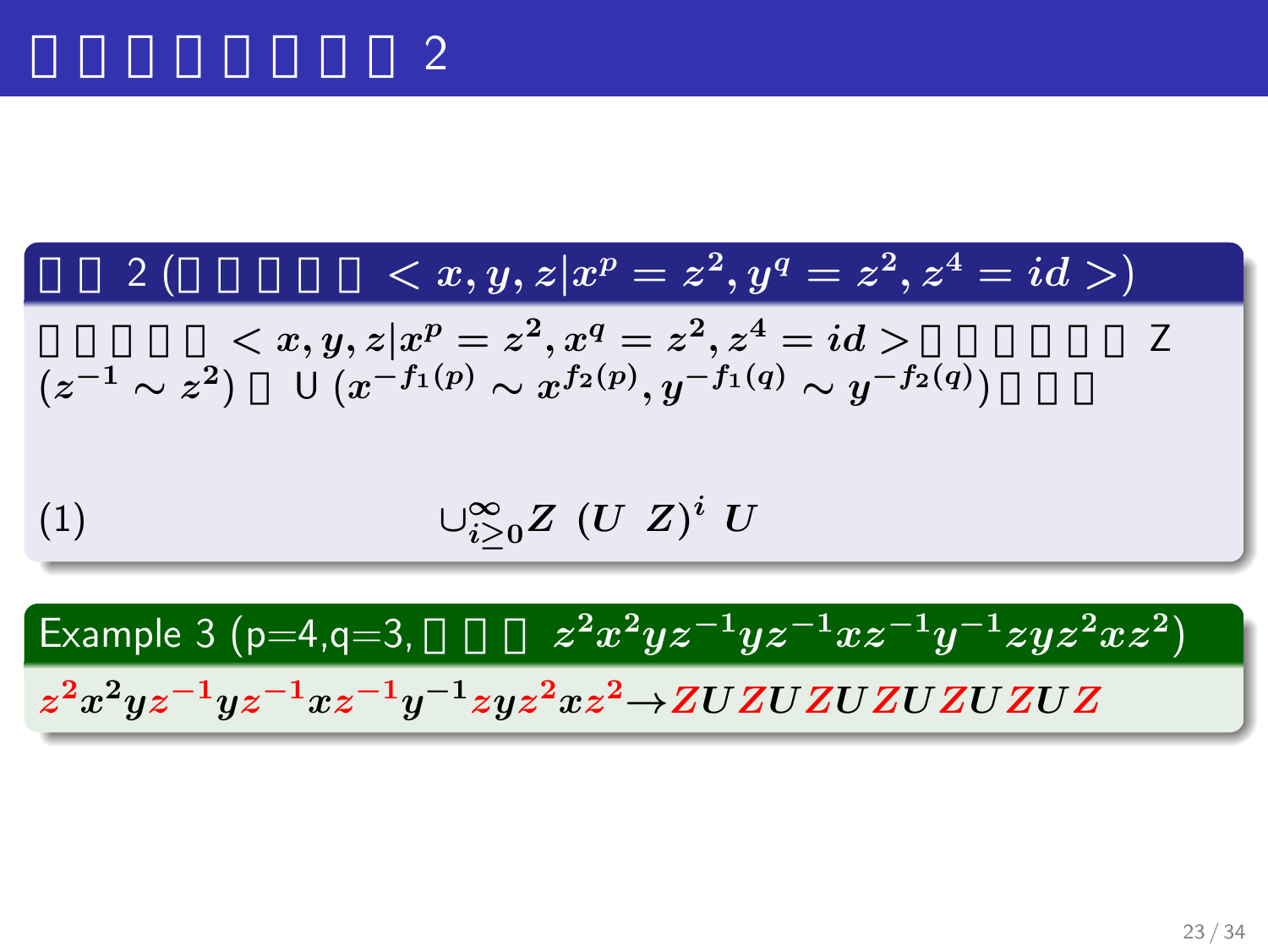|             | $\overline{z}< x,y,z \vert x^p=z^2,y^q=z^2,z^4=id>)^p$ |  |
|-------------|--------------------------------------------------------|--|
| $\approx^2$ |                                                        |  |
|             |                                                        |  |
|             |                                                        |  |
|             |                                                        |  |

Example 4 (p=4,q=3, 
$$
z^2x^2yz^{-1}yz^{-1}xz^{-1}y^{-1}zyz^2xz^2)
$$
  
\n $z^2$   
\n $z^2x^2yz^{-1}yz^{-1}xz^{-1}y^{-1}zyz^2xz^2 \rightarrow z^2z^2z^2x^2yz^{-1}yz^{-1}xz^{-1}y^{-1}zyx$   
\n $z^6x^2yz^2z^{-1}yz^2z^{-1}xz^{-1}y^{-1}zyx \rightarrow z^6x^2yzyzxz^{-1}y^{-1}zyx$   
\n $z^{-1}$   
\n $z^6x^2yzyzxz^2z^{-1}y^{-1}z^{-2}zyx \rightarrow z^6x^2yzyzxzy^{-1}z^{-1}yx$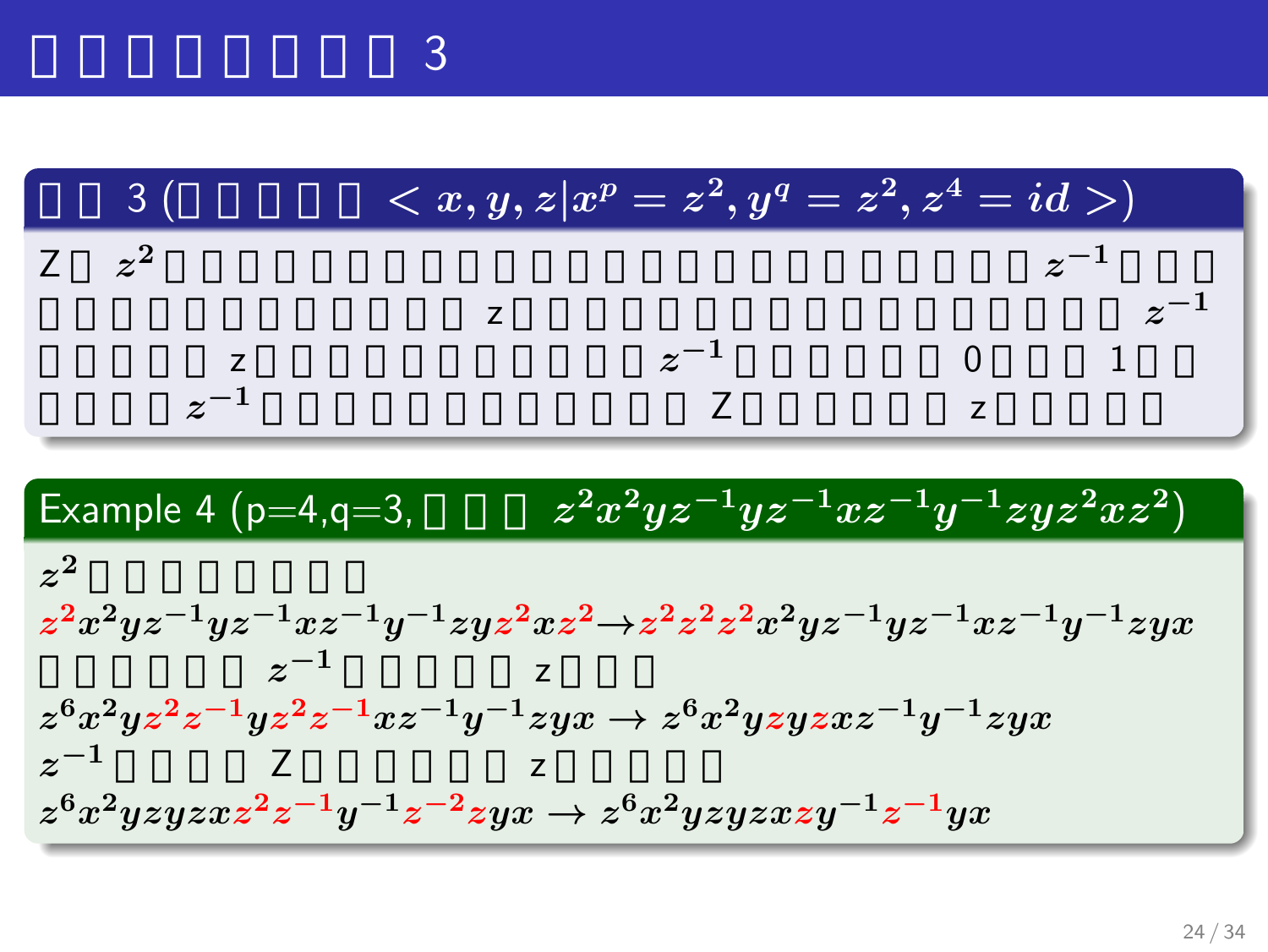

精製作業者

Example 5 (p=4,q=3, 
$$
z^6x^2yzyzxzy^{-1}z^{-1}yx
$$
)  
\n $z^6$   $z^2$   
\n $z^4z^2x^2yzyzxzy^{-1}z^{-1}yx \rightarrow z^2x^2yzyzxzy^{-1}z^{-1}yx$   
\n $z^2$   
\n $z^2z^2x^2yzyzxzy^{-1}z^2z^{-1}yx \rightarrow x^2yzyzxzy^{-1}zyx$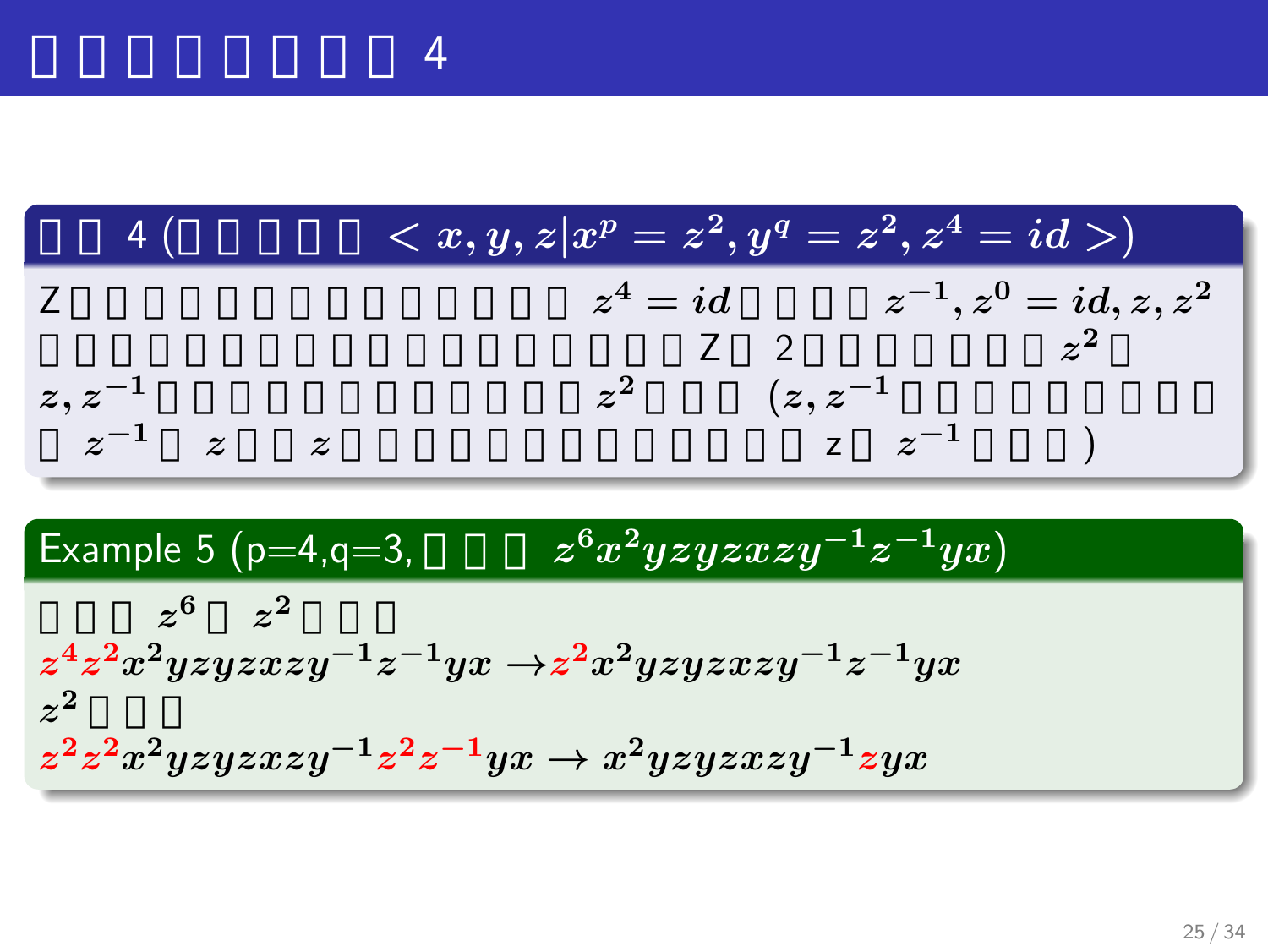# (canonical form) 5

| 5(                                                                                          | $\overline{z} < x, y, z x^p = z^2, y^q = z^2, z^4 = id > 0$                                     |
|---------------------------------------------------------------------------------------------|-------------------------------------------------------------------------------------------------|
| $Z \quad 1$<br>$z^2$                                                                        | $z^2$<br><b>U</b>                                                                               |
| $(1)$ p,q<br>$\mathbf{U}$                                                                   | $x^{\pm \frac{p-1}{2}}, y^{\pm \frac{q-1}{2}} x^{\mp \frac{p-1}{2}+1}, y^{\mp \frac{q-1}{2}+1}$ |
| $(2)$ p<br>, q<br>$(i)$ U<br>$x^{\pm \frac{p}{2}}$<br>$(ii)$ U<br>$y^{\mp \frac{q-1}{2}+1}$ | $x^{\pm \frac{p}{2}}$ $x^{\mp \frac{p}{2}}$<br>$y^{\pm \frac{q-1}{2}}$                          |
| $(3)$ p,q                                                                                   | $x^{\pm \frac{p}{2}}, y^{\pm \frac{q}{2}} \quad x^{\mp \frac{p}{2}}, y^{\mp \frac{q}{2}}$       |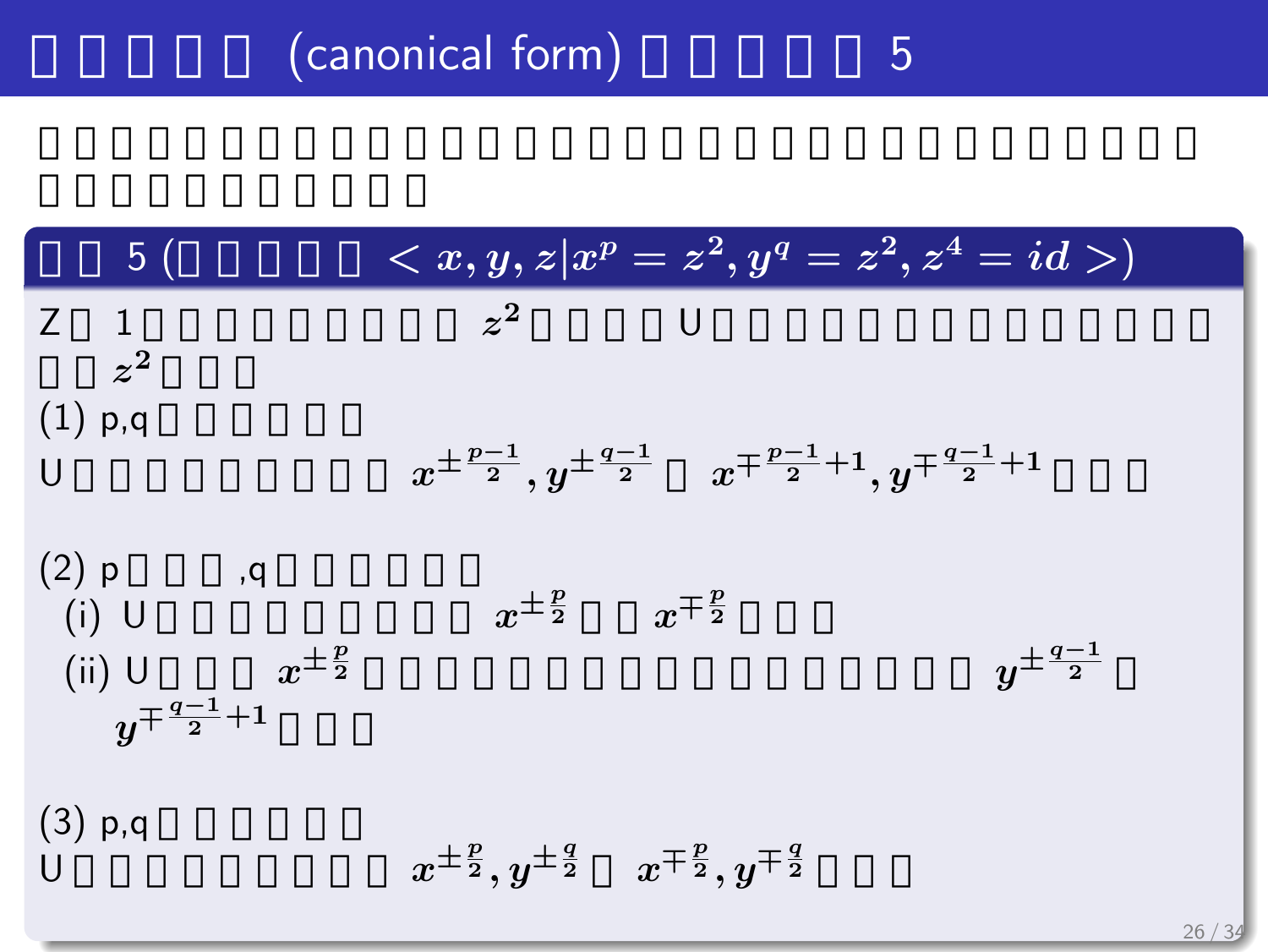.

|                                                                                           | $Z \quad 1$                                 | $z^2(=z^{-2})$ $z^2(=z^{-2})$ |
|-------------------------------------------------------------------------------------------|---------------------------------------------|-------------------------------|
| $(2)$ p<br>, q<br>$(i)$ U<br>$x^{\pm \frac{p}{2}}$<br>(ii) U<br>$y^{\mp \frac{q-1}{2}+1}$ | $x^{\pm \frac{p}{2}}$ $x^{\mp \frac{p}{2}}$ | $y^{\pm\frac{q-1}{2}}$        |

Example 6 (p=4,q=3, 
$$
z^2x^2y
$$
, 5(2)(i))  
\n $x^2$   $x^{-2}$   $z^2$   
\n $z^2z^2z^{-2}x^2y \rightarrow x^{-2}y$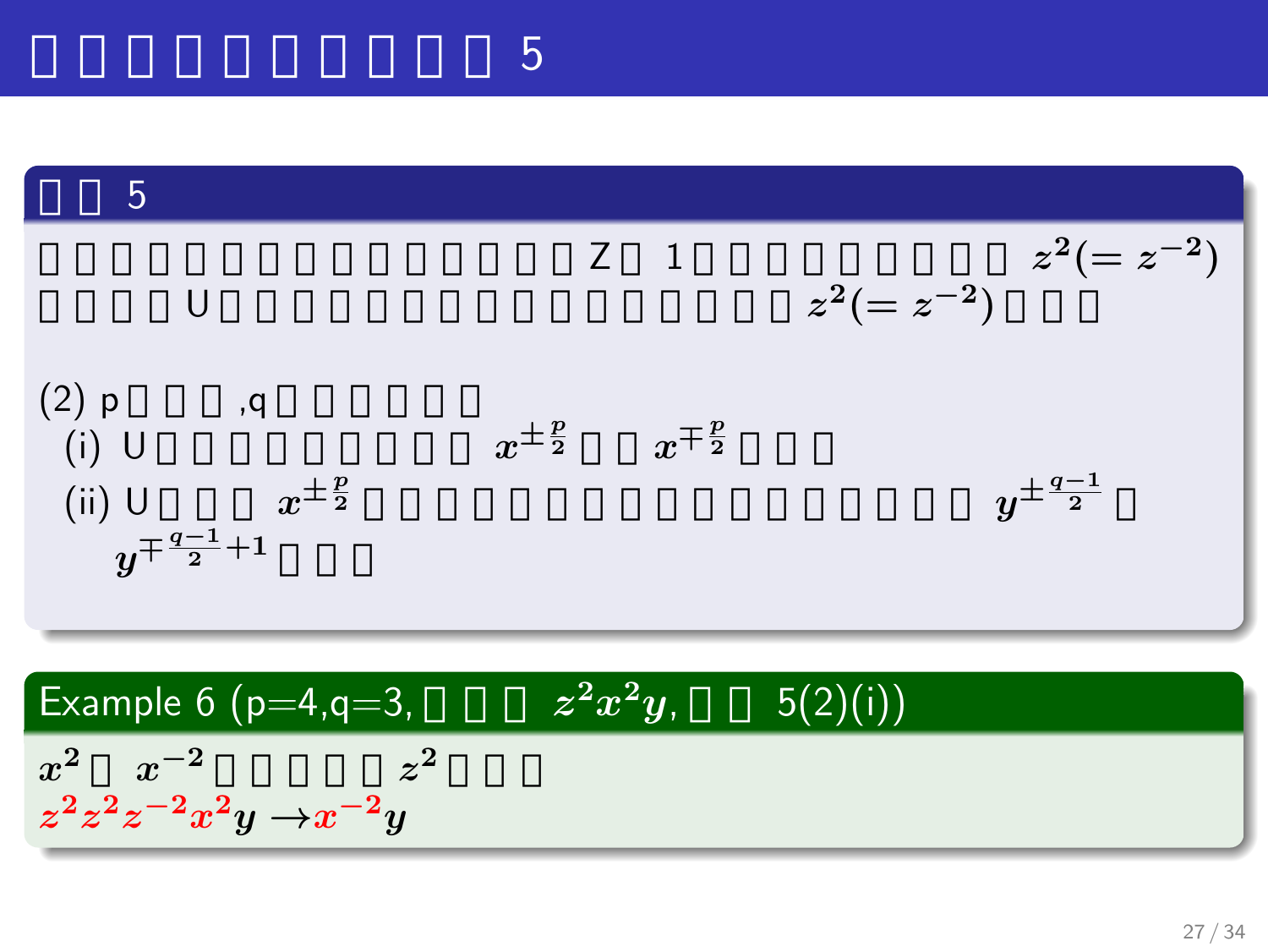

\*5,7,8,10の標準形は最短標準形ではないため、growth functionを求める際に規則5の適用が必要となる

$$
\langle x, y, z | x^p = z^2, y^q = z^2, z^4 = id \rangle \quad \text{growth function}
$$
\n
$$
\begin{array}{ccc}\n\cdot \mathsf{p}, \mathsf{q} & 1 \sim 6 \\
\cdot \mathsf{p} & \mathsf{q} & 1 \sim 4, 7 \sim 9 \\
1 \sim 4, 10, 11 & \text{growth function} & \\
\text{growth function} & & \\
\end{array}
$$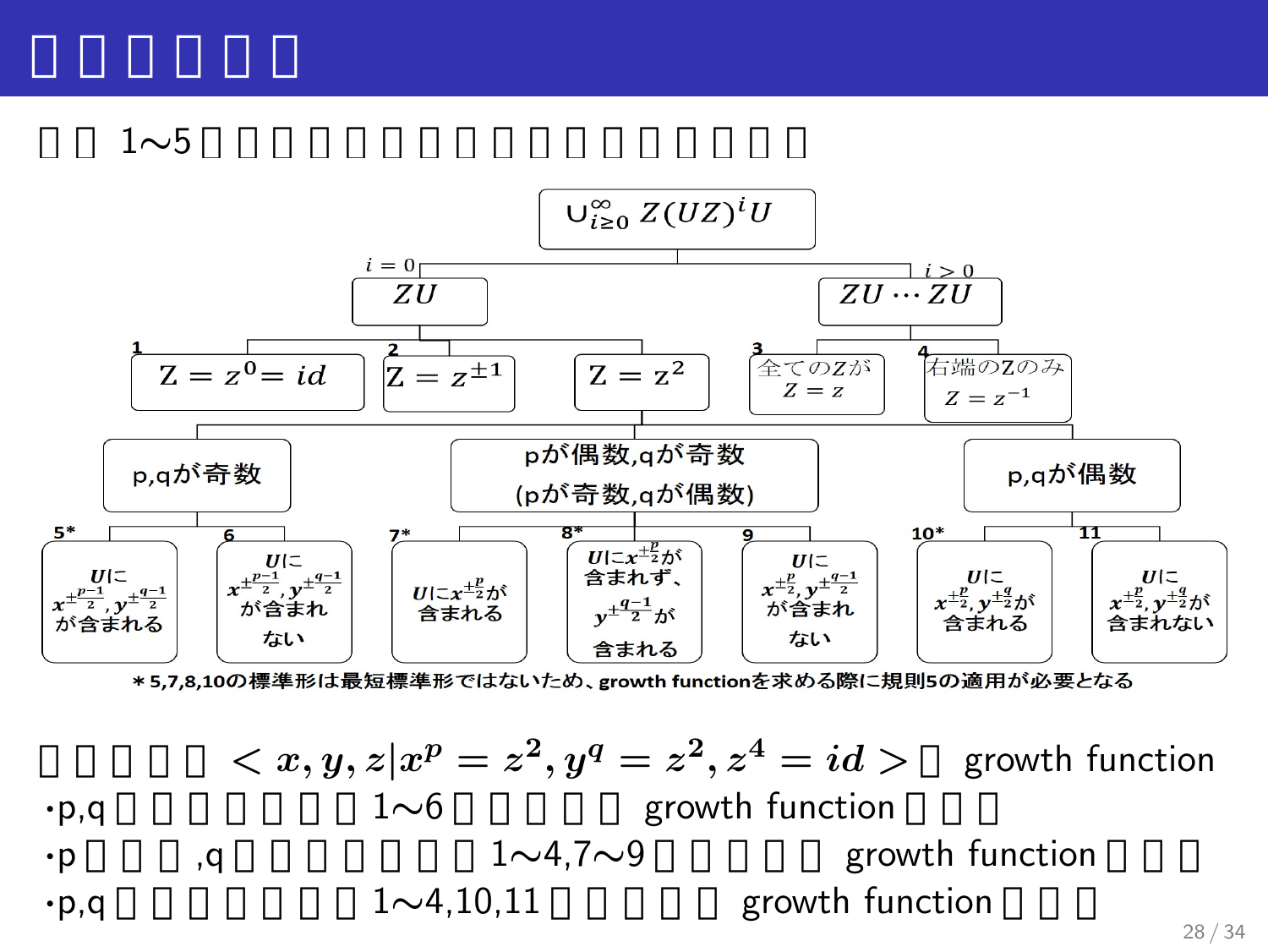# $ZU(Z=id)$  growth function

**ZU** growth function growth function



 $^{\pm 1}$ , $z$ 

**2** 0.000 m

\*5,7,8,10の標準形は最短標準形ではないため、growth functionを求める際に規則5の適用が必要となる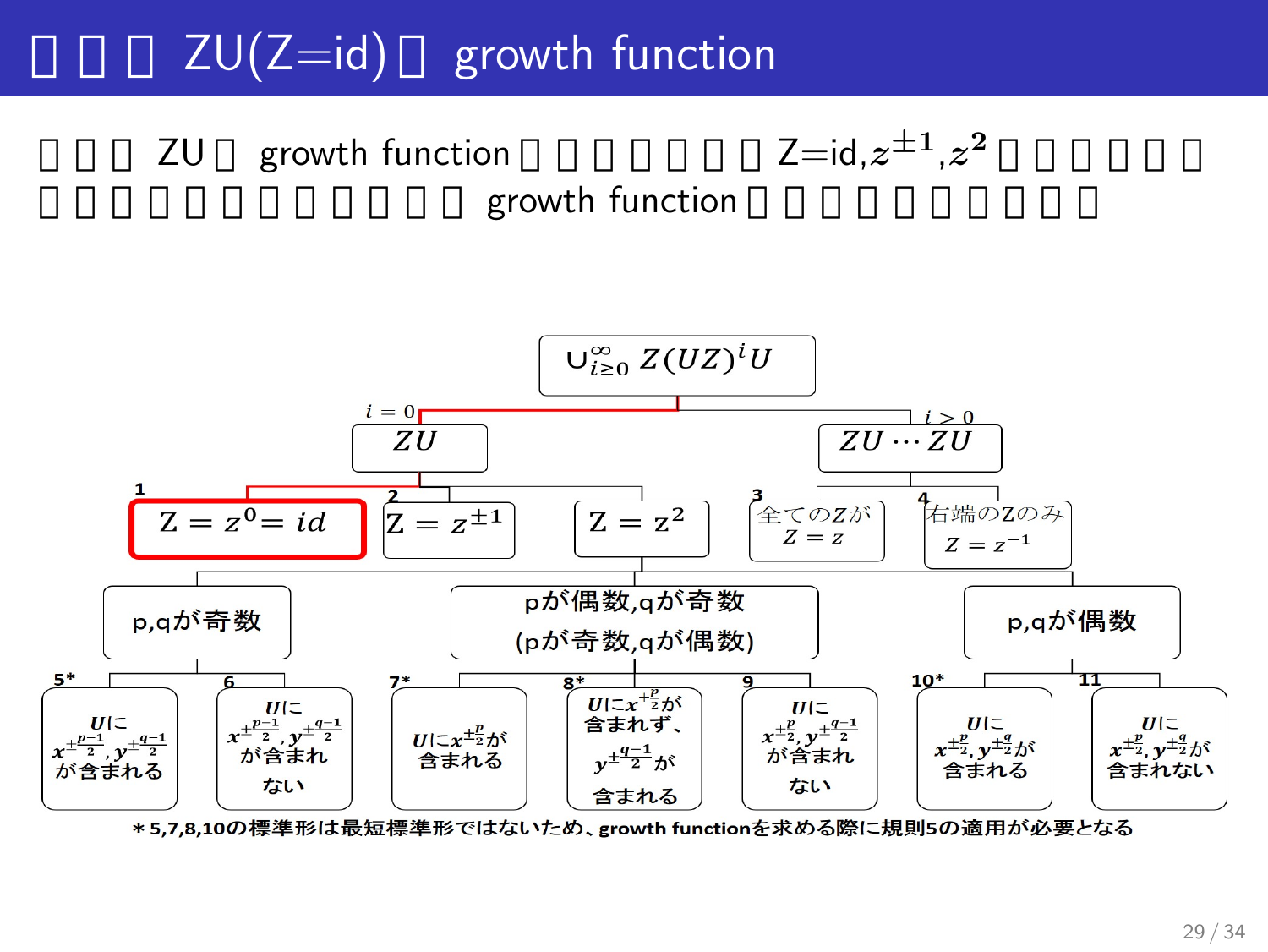# $ZU$  (Z=id)

$$
1{\sim}4
$$

Z U  
\n
$$
\downarrow \qquad \qquad \downarrow
$$
\n{id} {id, x<sup>-f<sub>1</sub>(p)</sup> ~ x<sup>f<sub>2</sub>(p)</sup>} \* {id, y<sup>-f<sub>1</sub>(q)</sup> ~ y<sup>f<sub>2</sub>(q)</sup>}  
\n{ } Z,U  
\nf<sub>1</sub>(p), f<sub>2</sub>(p), f<sub>1</sub>(q), f<sub>2</sub>(q)

$$
f_1(p) = \begin{cases} \frac{p-1}{2} & (p=2m+1) \\ \frac{p-2}{2} & (p=2m) \end{cases} \qquad f_2(p) = \begin{cases} \frac{p-1}{2} & (p=2m+1) \\ \frac{p}{2} & (p=2m) \end{cases}
$$
  
(m)  $f_1(q) = f_1(p) = f_2(q) = f_2(p)$ 

growth function

$$
C_p*C_q
$$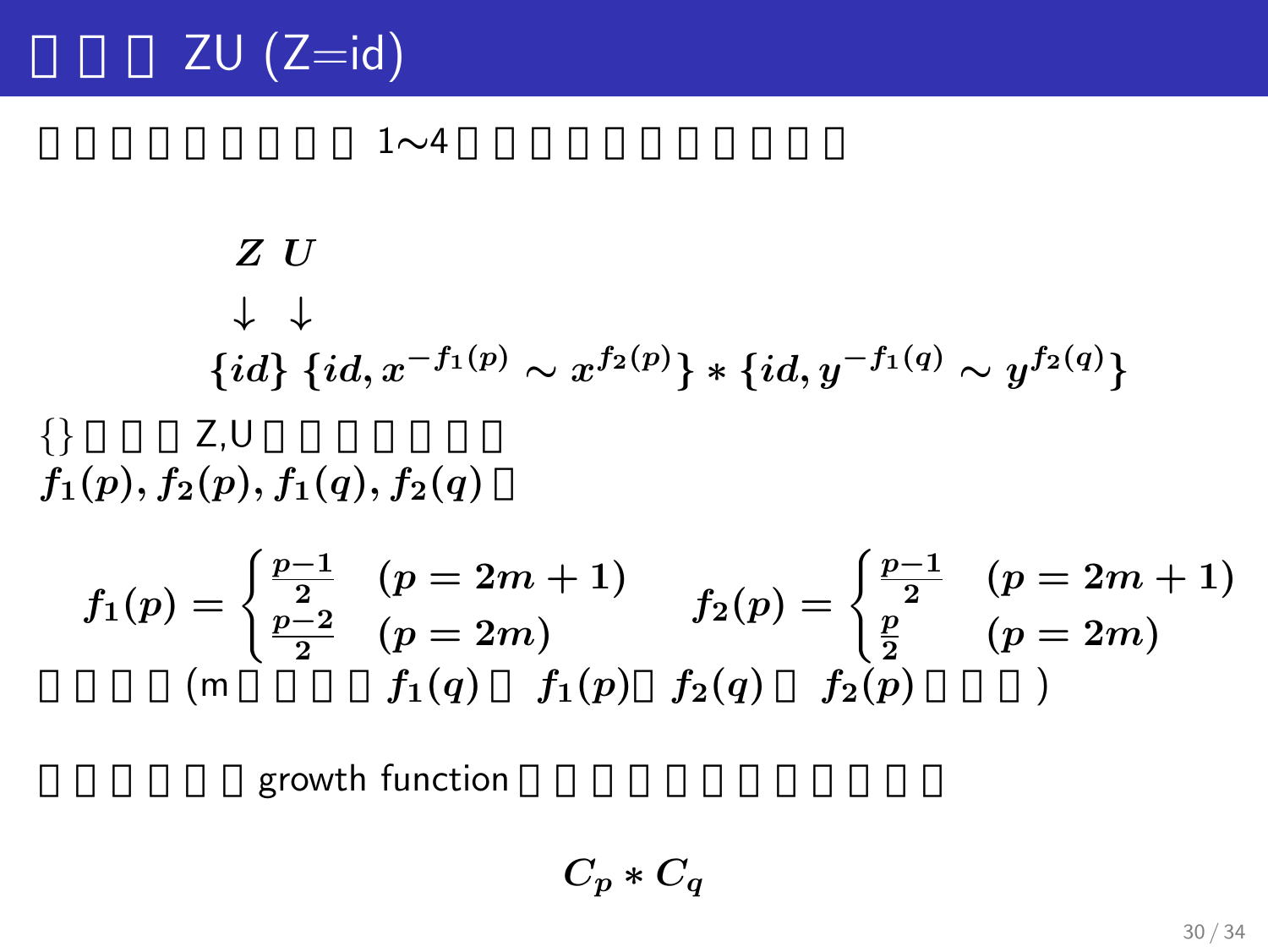

 $\bigodot$ 

 $\begin{pmatrix} 6 \end{pmatrix}$ 

· stem product **o** growth function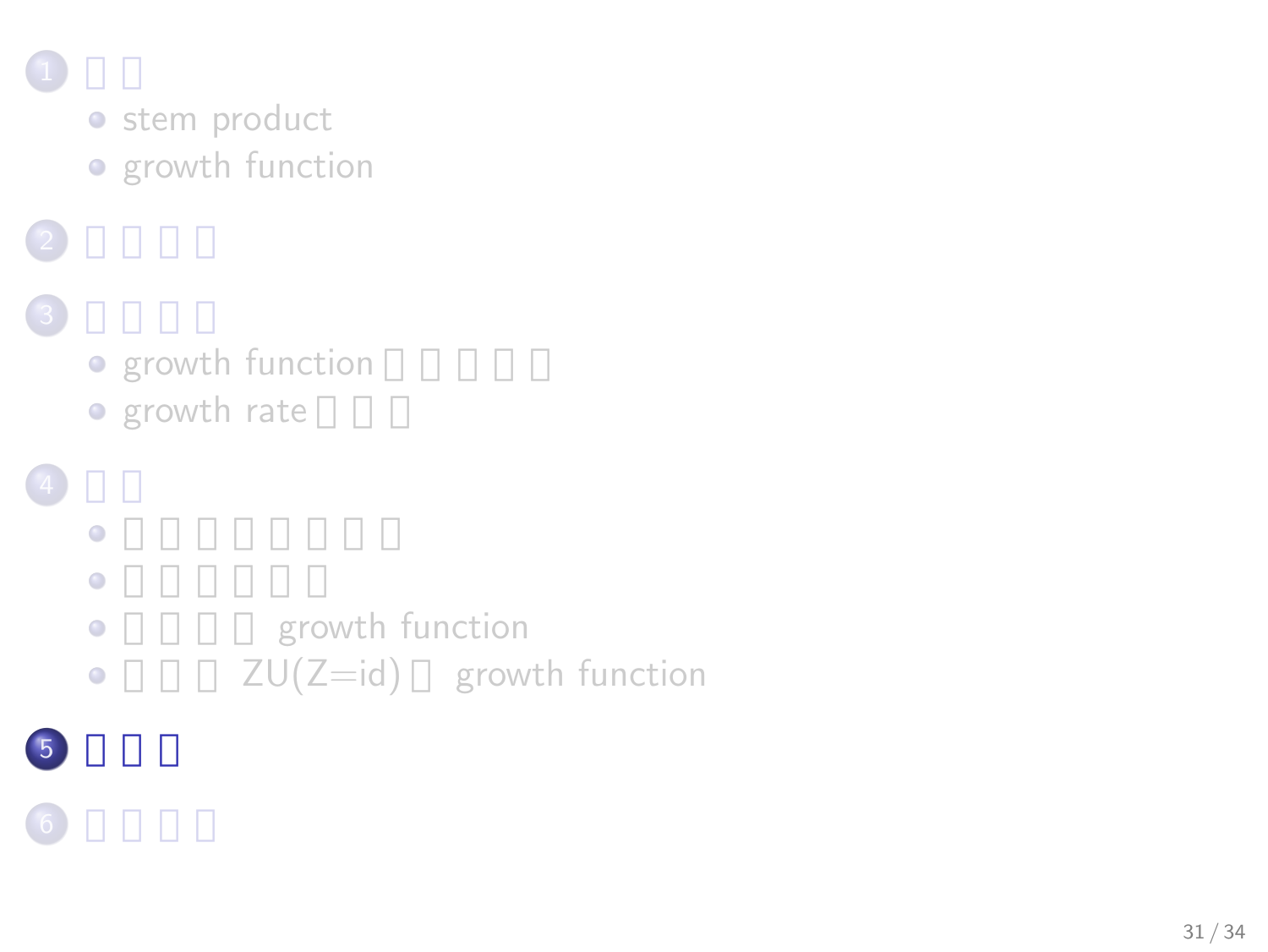## $p, q$

p

### growth function

$$
\frac{B_{p,q}B_{p-2,q-2}X^2(X-1)+B_{p-2,q-2}X(1-X^2)+B_{p,q}(B_{p,q}X^2-B_{p,q}X-X^2-2X-1)}{B_{p,q}X-X-1}
$$

### p  $p$  and  $q$  is the growth function

$$
\frac{B_{p,q}B_{p-1,q-2}X^2(X-1)+B_{p-1,q-2}X(1-X^2)+B_{p,q}B_{p-1,q}X(X-1)+B_{p-1,q}(1-X^2)-2B_{p,q}(1+X)}{B_{p,q}X-X-1}
$$

### p,q

## growth function

$$
\frac{(X+1)(B_{p,q}B_{p-1,q-1}X^2-B_{p-1,q-1}X^2-B_{p,q}B_{p-1,q-1}X+B_{p-1,q-1}-2B_{p,q})}{B_{p,q}X-X-1}
$$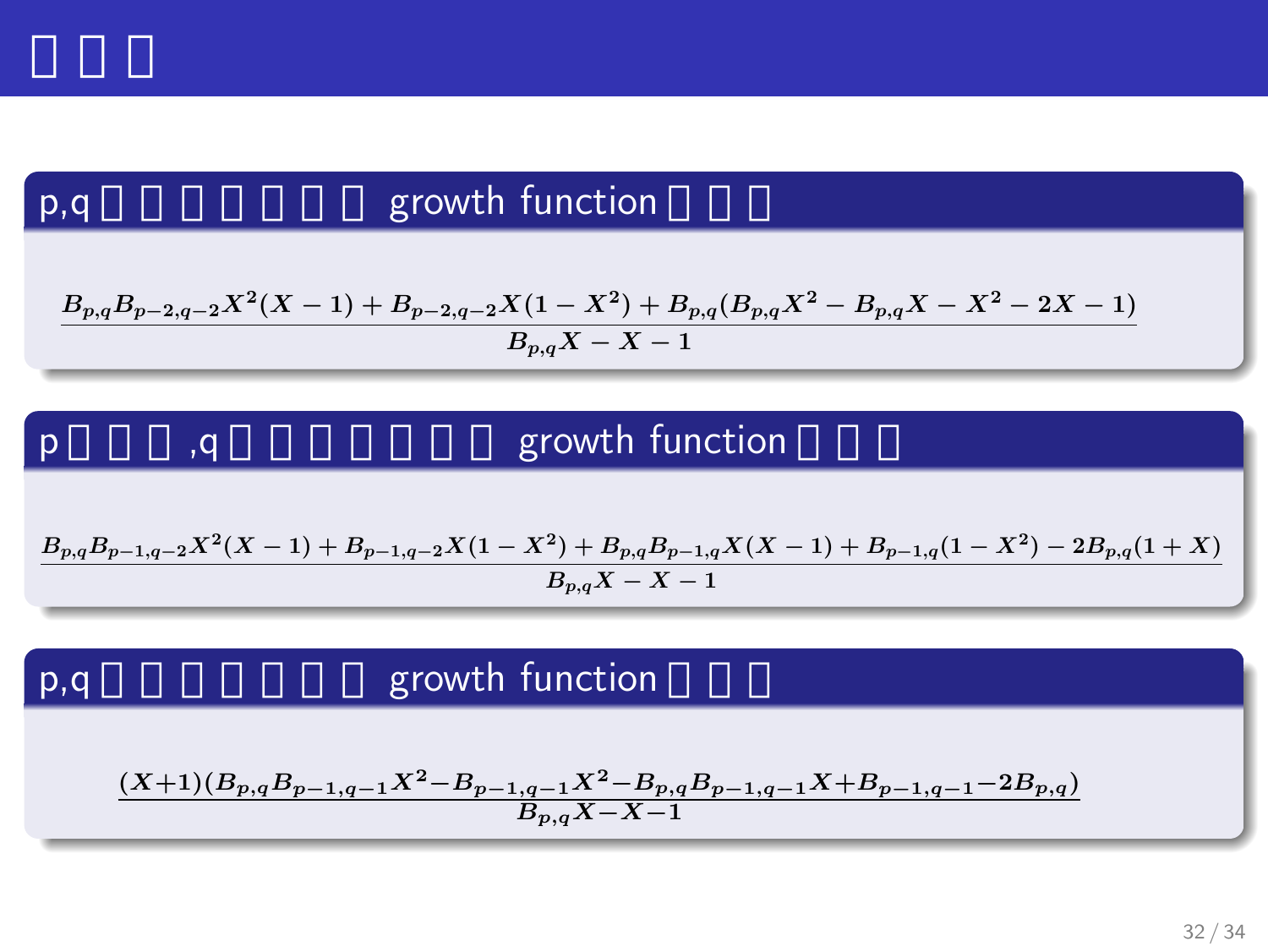

 $\bigodot$ 

 $\begin{pmatrix} 6 \end{pmatrix}$ 

· stem product **o** growth function